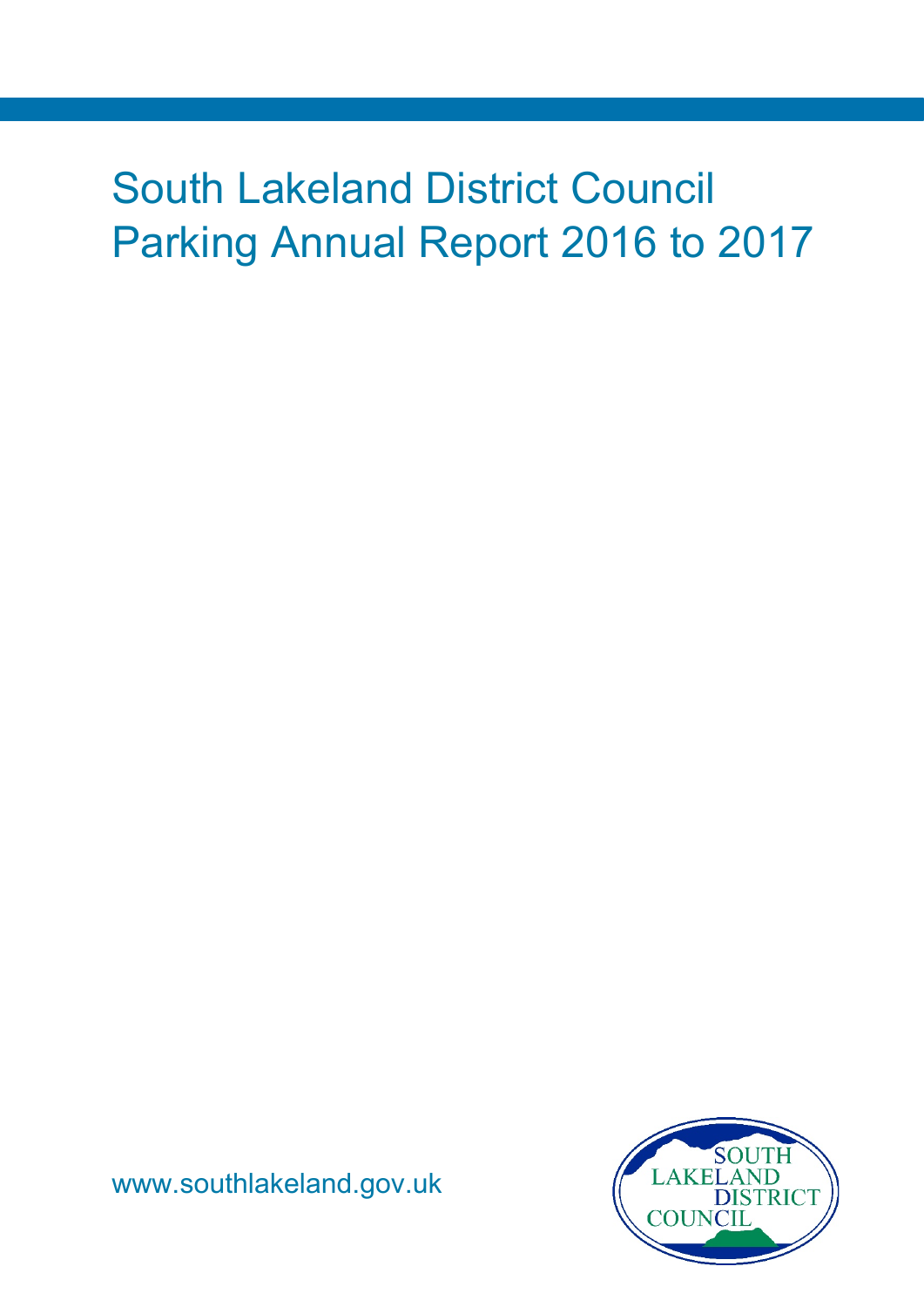# **Contents**

# **Glossary of terms**

|     | <b>PCN</b> Penalty Charge Notice                      |
|-----|-------------------------------------------------------|
| Nto | Notice to Owner                                       |
|     | <b>CEO</b> Civil Enforcement Officer                  |
|     | <b>TRO</b> Traffic Regulation Order 2004 (as amended) |
|     | <b>SLDC</b> South Lakeland District Council           |
|     | <b>TPT</b> Traffic Penalty Tribunal                   |

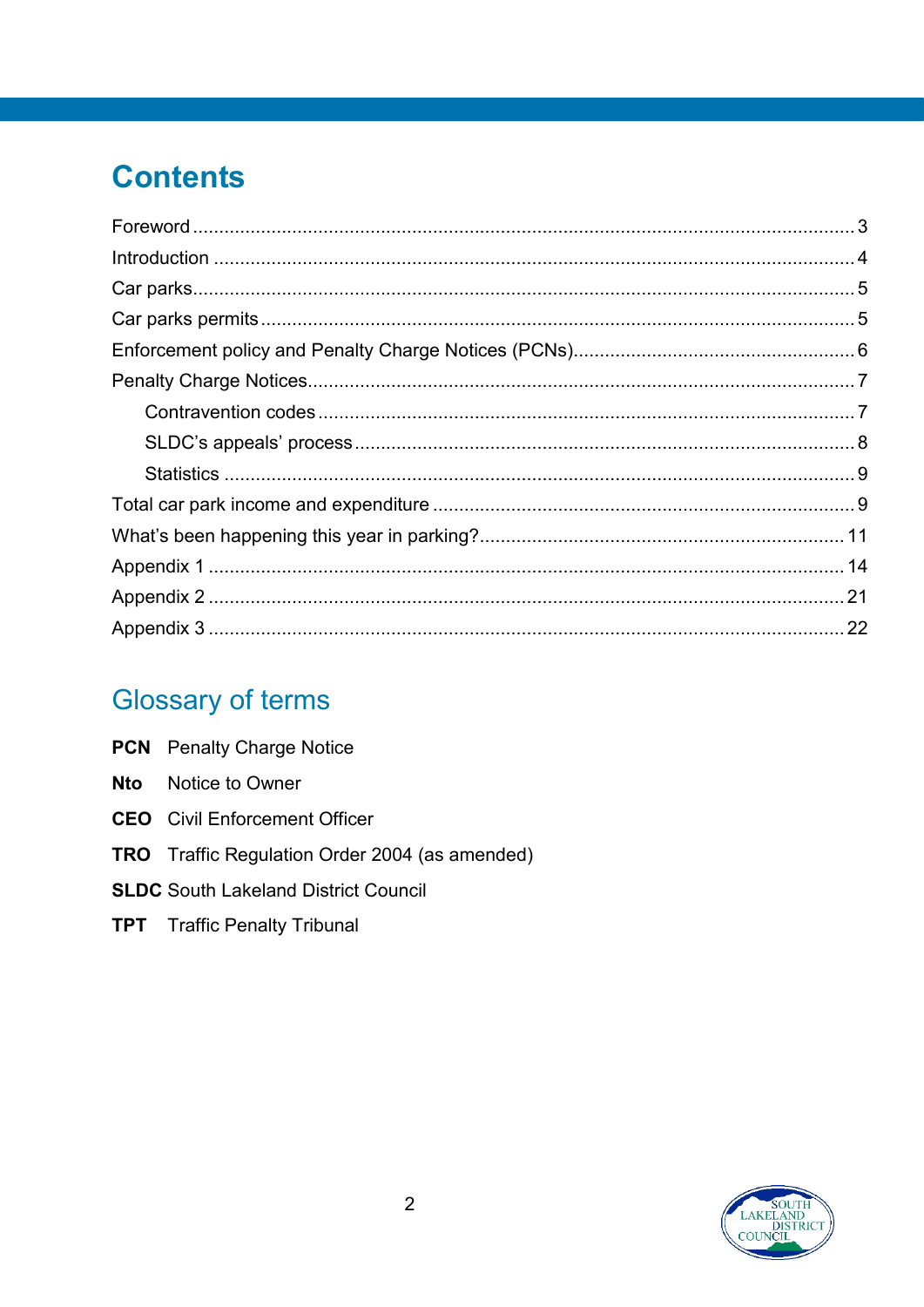## <span id="page-2-0"></span>Foreword



I am pleased to introduce South Lakeland District Council's Parking Annual Report covering 2016-17, which provides a summary of operations plus financial and statistical information for over 40 car parks in the district.

Parking Services is part of the council's spur to enable and deliver opportunities for sustained growth. The council is committed to helping our towns and villages thrive commercially. The report shows how parking has worked in partnership with organisations to aid economic development as well as promote our beautiful and diverse area.

Supporting cultural activities and improving wellbeing is a core council priority, and we were delighted to have hosted a stage finish at Kendal in the Tour of Britain Cycle Race in September 2016.

Car park tariffs were kept at the same level they were set in 2011. In keeping with the council's drive for green transport, we introduced a discount on the standard permit for low emissions vehicles. We also worked with Stagecoach to implement a Park and Explore offer, helping to reduce car journeys as well as showcase the area's attractions.

All the money raised in the district from parking charges is used to improve the parking infrastructure and provide other services which the public values.

We welcome all constructive comments, so please write to Parking Services, South Lakeland District Council, Lowther St, Kendal LA9 4DQ, or email: [parking@southlakeland.gov.uk.](mailto:parking@southlakeland.gov.uk)

#### **Councillor Graham Vincent**

Economy Portfolio Holder

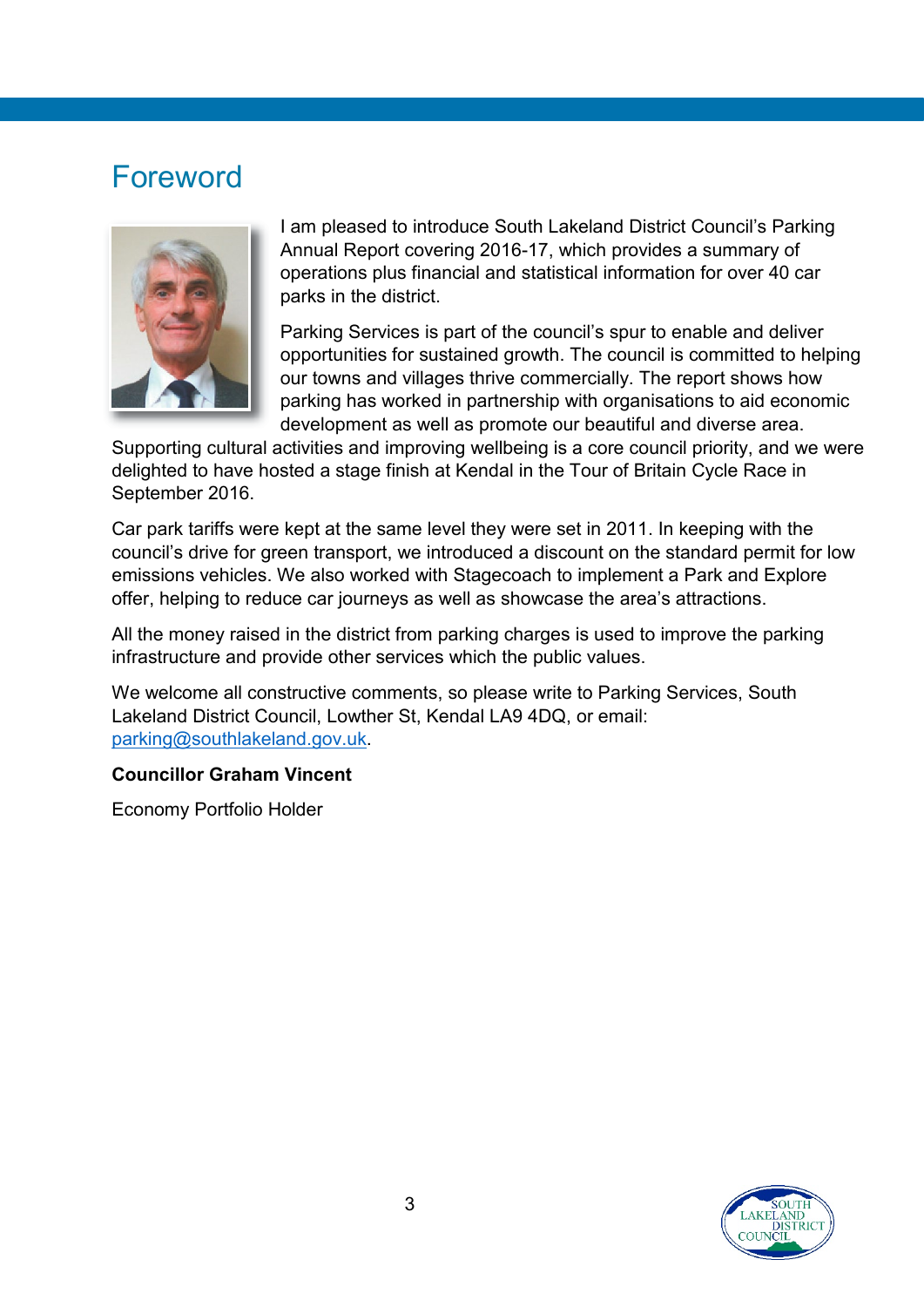## <span id="page-3-0"></span>**Introduction**

South Lakeland District Council is a big geographic area of 600 square miles with a relatively small population of 103,700. However, many home and foreign visitors swell the number of motorists using our facilities, increasing demand on our parking infrastructure.

Parking Services manages the council's car parks and raises revenue for the council which is used to provide services which the public values. The department maintains these council assets by a continuous programme of improvement. This report will demonstrate how we operate in line with parking policy, as well as provide statistical information on our service.

Here are some of the department's main activities and responsibilities:

- Provide safe car parks and ensure a number of different methods of payment are available for motorists.
- Look for suitable opportunities for small scale sites for car parking, cater for seasonal demands, and work in partnership with other organisations and agencies.
- Offer competitively-priced permits. Make available short term permit. Review permit prices annually.
- Offer both long and short-term parking to ensure a complex range of parking needs and a turnover of spaces.
- Balance the competing parking needs of residents, businesses and visitors.
- Work with communities and organisations to promote economic development. Support our thriving Market Towns.
- Provide a fair and consistent appeals' process when motorists incur penalties for parking.
- Set car park charges at levels that are competitive with neighbouring towns and cities, but which do not suppress the local economy.
- Encourage compliance and acceptance of the relevant parking legislation.
- Carry out annual reviews of car parks as well as regular inspection and improve safety features and access/sign-posting when needed.

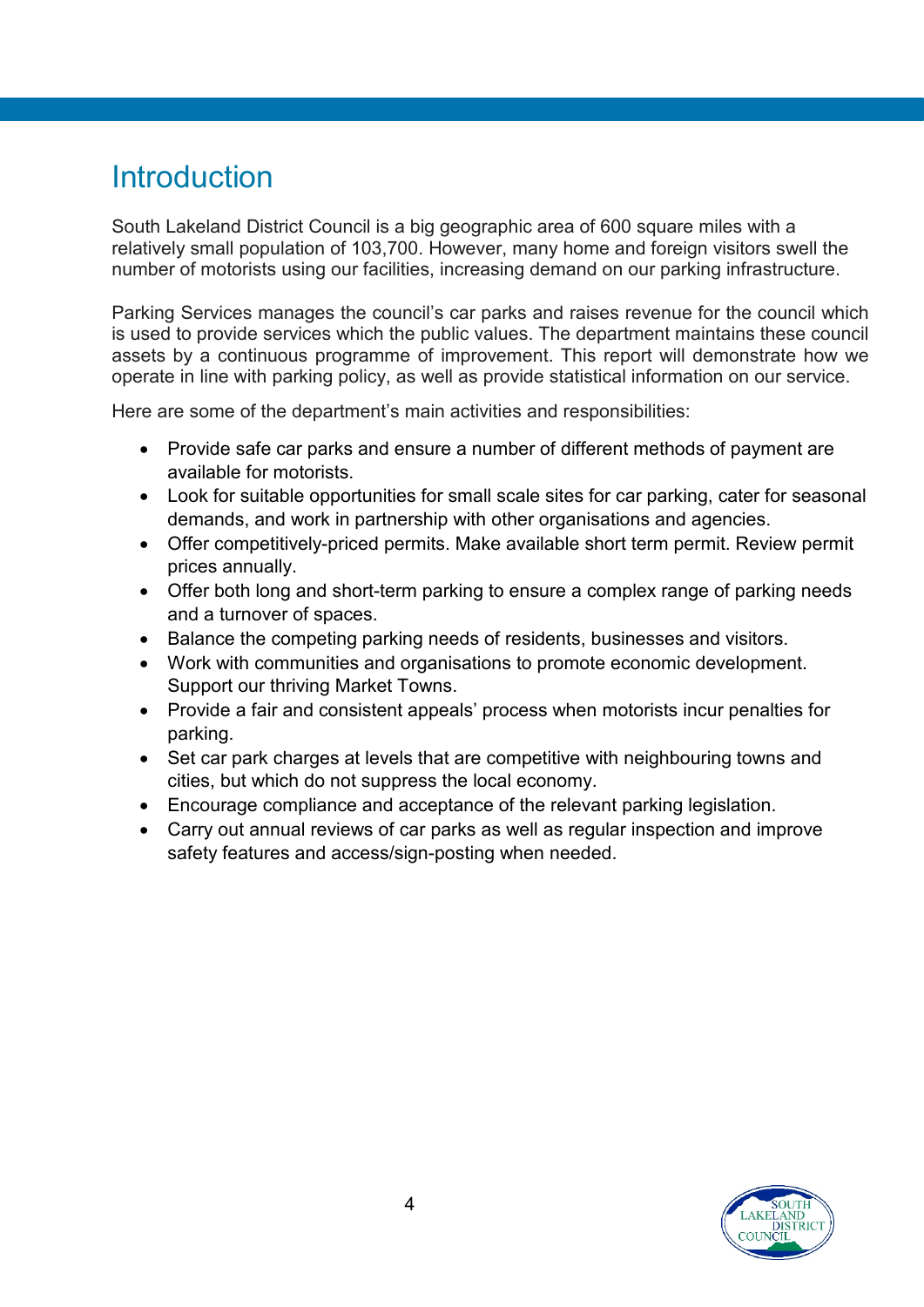## <span id="page-4-0"></span>Car parks

We operate 40 car parks across the district in market towns and scenic lakeside and seaside locations.

We use Metric Aura Elite machines at the car parks which accept cash and credit/debit card as well as contactless. Pay-by-phone is available at most of the car parks we patrol.

There are over 3,4000 pay-and-display spaces in SLDC car parks.

Blue badge holders get on hour free on top of the tariff paid.

Motorcycles can be parked for free apart from the Westmorland Shopping Centre car park in Kendal.

A full list of car parks is on Appendix 1, including charges, space numbers and operating times.

There are two multi-storey car parks and one of these is pay-on-exit.

We also operate car parks specifically for blue badge holder and for contract-holders. There is also a disc-only car park.

Coaches can park for free. Designated coach spaces are at Low Fold and Rothay Holme Ambleside, and Windermere Road in Grange-over-Sands.

We enforce car parks on behalf of other parties as well as SLDC-owned car parks.

## <span id="page-4-1"></span>Car parks permits

The council sells a number of different permits catering for different needs.

Permits can be for one or two registrations,

Car park specific permits are available to buy for the car parks in Milnthorpe and at Ferry Nab car park, which is predominantly for Lake Windermere users.

Payment for permits include card, cheque and direct debit.

Permits can be used in 36 car parks across 10 towns.

3 and 7 day permits can be bought from car park machines. The permits are transferable and can be used on over 30 car parks.

A discount of £50 on the price of standard permits is giver for low emission vehicles.

The council sold over 1,500 permits in 2016 to 2017.

A list of car parks where the SLDC permit can be used is on Appendix 2.

We also sell business permits which are popular with guest houses and holiday homes.

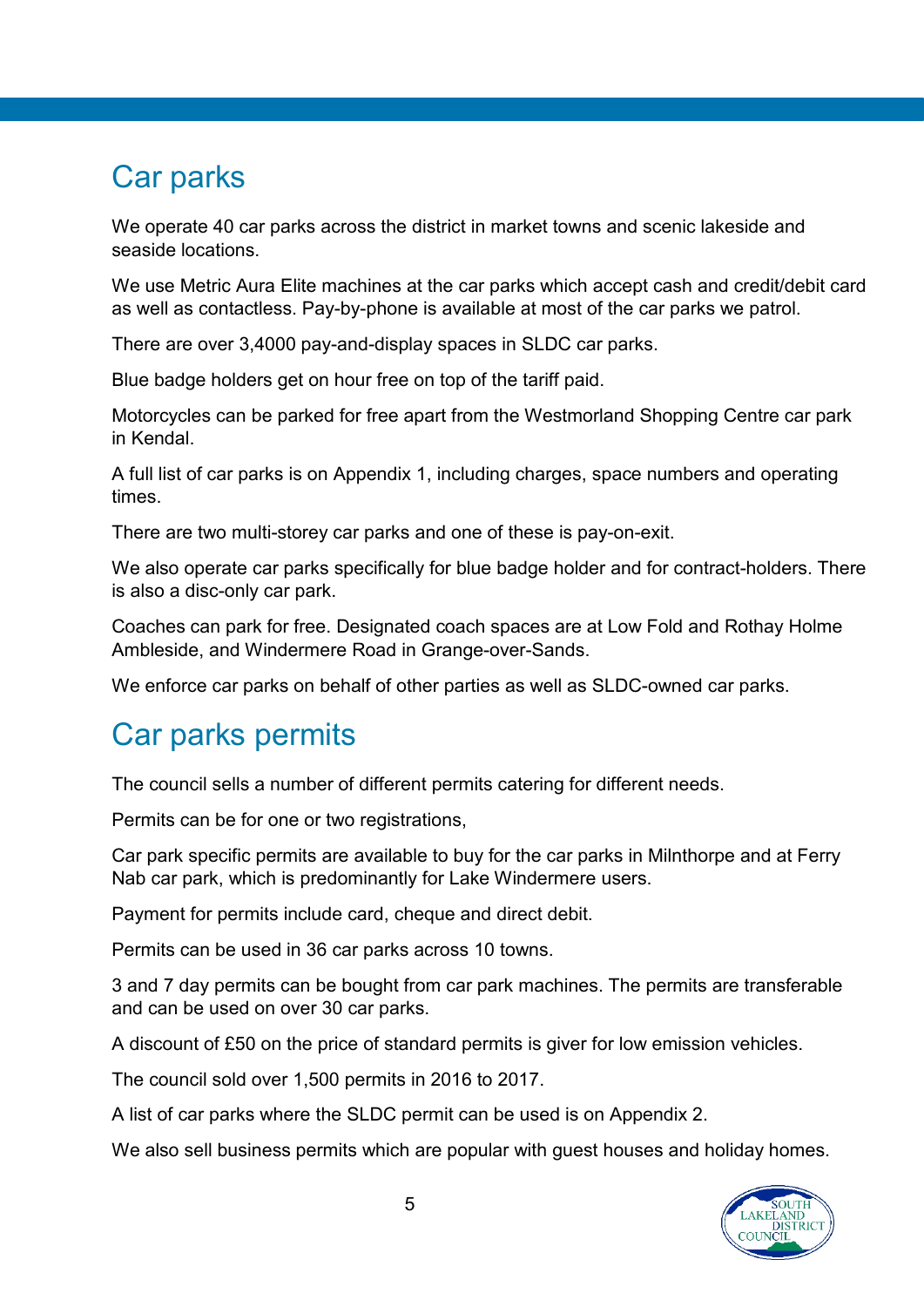# <span id="page-5-0"></span>Enforcement policy and Penalty Charge Notices (PCNs)

Our enforcement policy seeks to deter motorists from parking illegally, to encourage a turnover of spaces and to ensure a safe environment is created.

5,477 Penalty Charge Notices (PCNs) were issued 2016 to 2017.

The council exercises its enforcement powers under the Off Street Parking Places Order 2004 (as amended) and operates in accordance with the Traffic Management Act 2004.

CEOs do not have target or performance incentives.

Six council Civil Enforcement Officers (CEOs) patrol over 40 car parks seven days a week.

Discretion to cancel a penalty is the responsibility of the admin staff and not the CEO. Once a penalty has been issued, the CEO cannot withdraw it.

PCN appeals can be made by post, email, in person or online.

Contraventions used at SLDC for PCNs and the appeals' process are at Appendix 2 at the end. A full list of parking contraventions is on the PATROL (Parking and Traffic Regulations outside London) website [www.patrol-uk.info.](http://www.patrol-uk.info/)

PCN envelopes are places on the windscreen or handed to the driver unless the vehicle is driven away.

The registered keeper of the vehicle is always the person liable for the PCN, and not the driver.

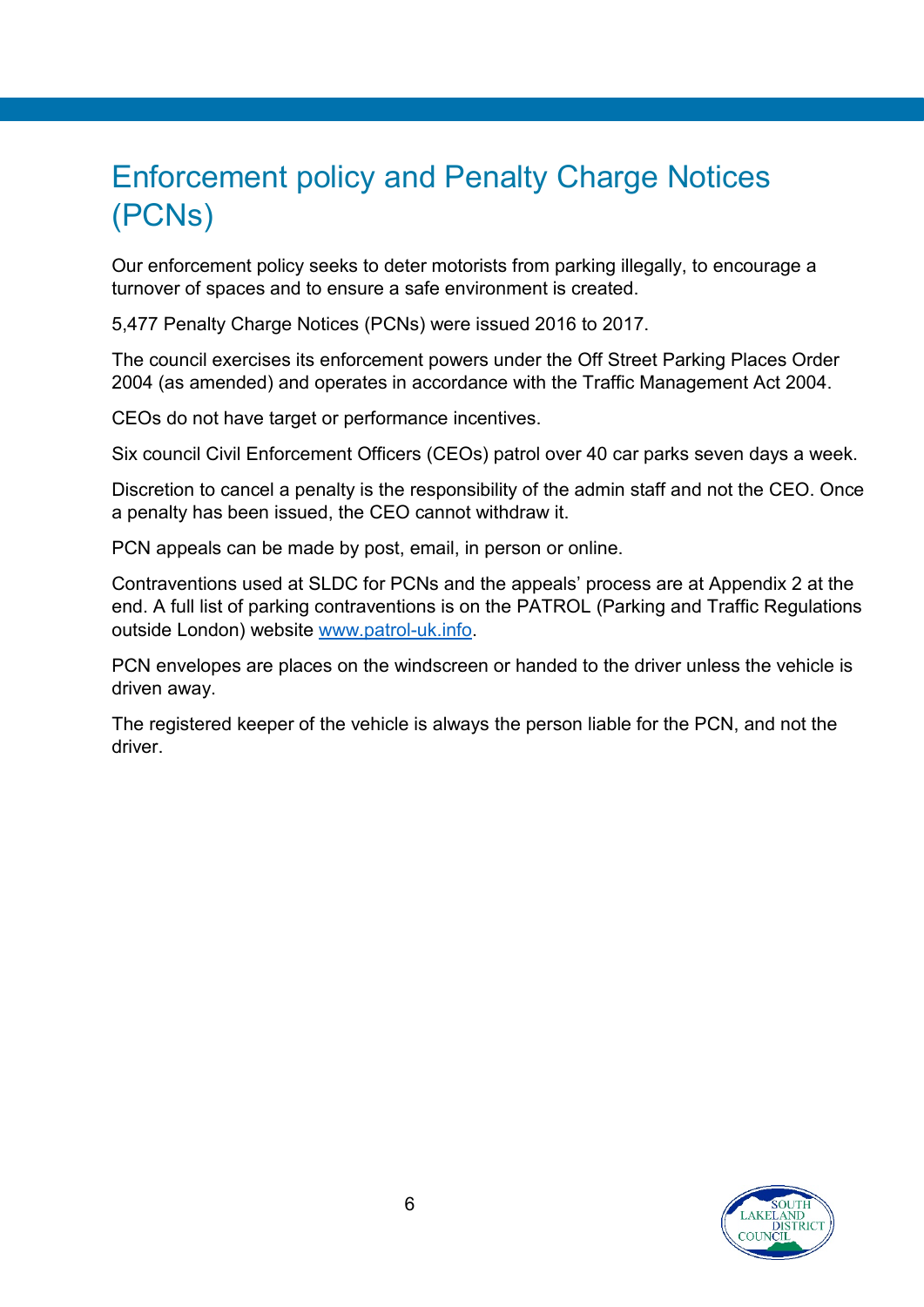# <span id="page-6-0"></span>Penalty Charge Notices

A penalty will only be issued if a vehicle has parked in contravention of the regulations. The fewer penalties being issued may mean better compliance and that parking restrictions are working which is one of the main aims of having parking controls.

Most penalties in SLDC are issued for code 82 (parked after expiry of pay-and-display ticket) and 83 (parked without a valid pay-and-display ticket) as illustrated below:



### <span id="page-6-1"></span>Contravention codes

- **81**: Parked in restricted area of car park
- **82**: Expired pay and display ticket
- **83**: No valid pay and display ticket
- **85**: No valid permit displayed
- **86**: Not parked correctly in space
- **87**: No Blue Badge displayed
- **91**: Invalid class of vehicle

**Other** 

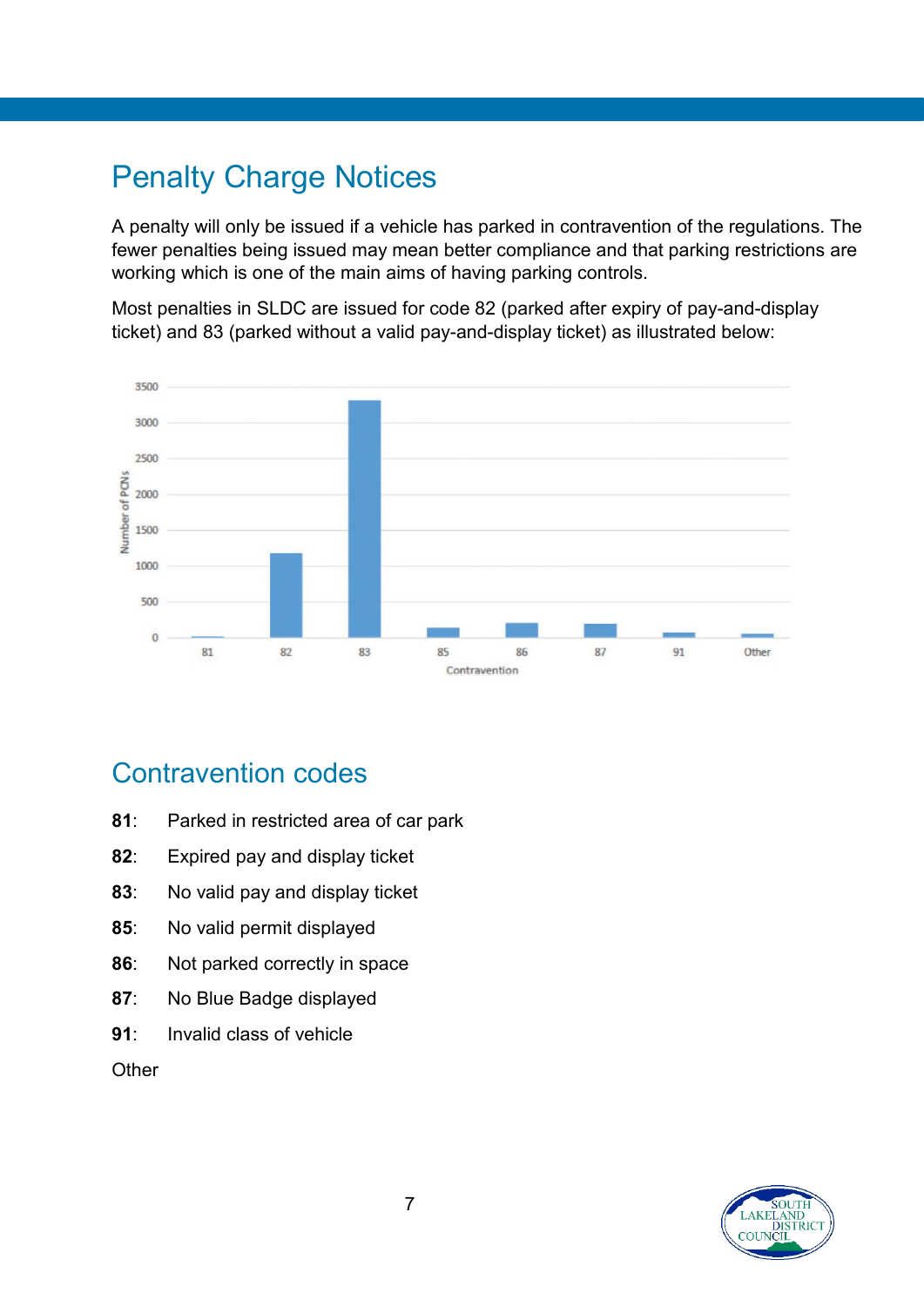## <span id="page-7-0"></span>SLDC's appeals' process

Although receiving a parking penalty can be annoying or upsetting, we try to respond in a timely manner to all written appeals. We always treat each individual case on its own merits. We will follow parking policy for all motorists to ensure consistency and fairness.

Details of SLDC's policy for the enforcement and cancellation of penalties are available on: [www.southlakeland.gov.uk/parking-and-travel/parking/penalty-charge-notices/challenging](https://www.southlakeland.gov.uk/parking-roads-and-travel/parking/parking-annual-report/)[a-penalty-charge/.](https://www.southlakeland.gov.uk/parking-roads-and-travel/parking/parking-annual-report/)

After a penalty is issued, the motorist can pay at the discount rate of 50% reduction within 14 days of the date of issue. We also offer the discount rate for another 14 days when a motorist appeals and their appeal is rejected.

A written appeal can be made at three stages:

- 1. An informal challenge can made as soon as the penalty has been issued to the council before the issue of a Notice to Owner (NtO).
- 2. A formal representation can be made to the council after a NtO is issued, and before a Change Certificate is generated.
- 3. An appeal can be made to the Traffic Penalty Tribunal (TPT) after a Notice of Rejection of Representations is received.

The TPT is independent from the council and trained lawyers will decide on cases. Cases can be heard in person, by telephone and by post. An on-line appeals' process called FOAM (Fast Online Appeal Management) is used across England and Wales by the Tribunal. There is more information about the TPT at: www.trafficpenaltytribunal.gov.uk

If cases remain unpaid, they are registered at the Traffic Enforcement Centre, which is a court set up to deal with parking penalties. Debts are eventually passed to bailiff companies to collect. The council uses two bailiff companies – Jacobs and Equita. Bailiff companies have to abide by legislation contained within the Taking Control of Goods (Fees) Regulations 2014.

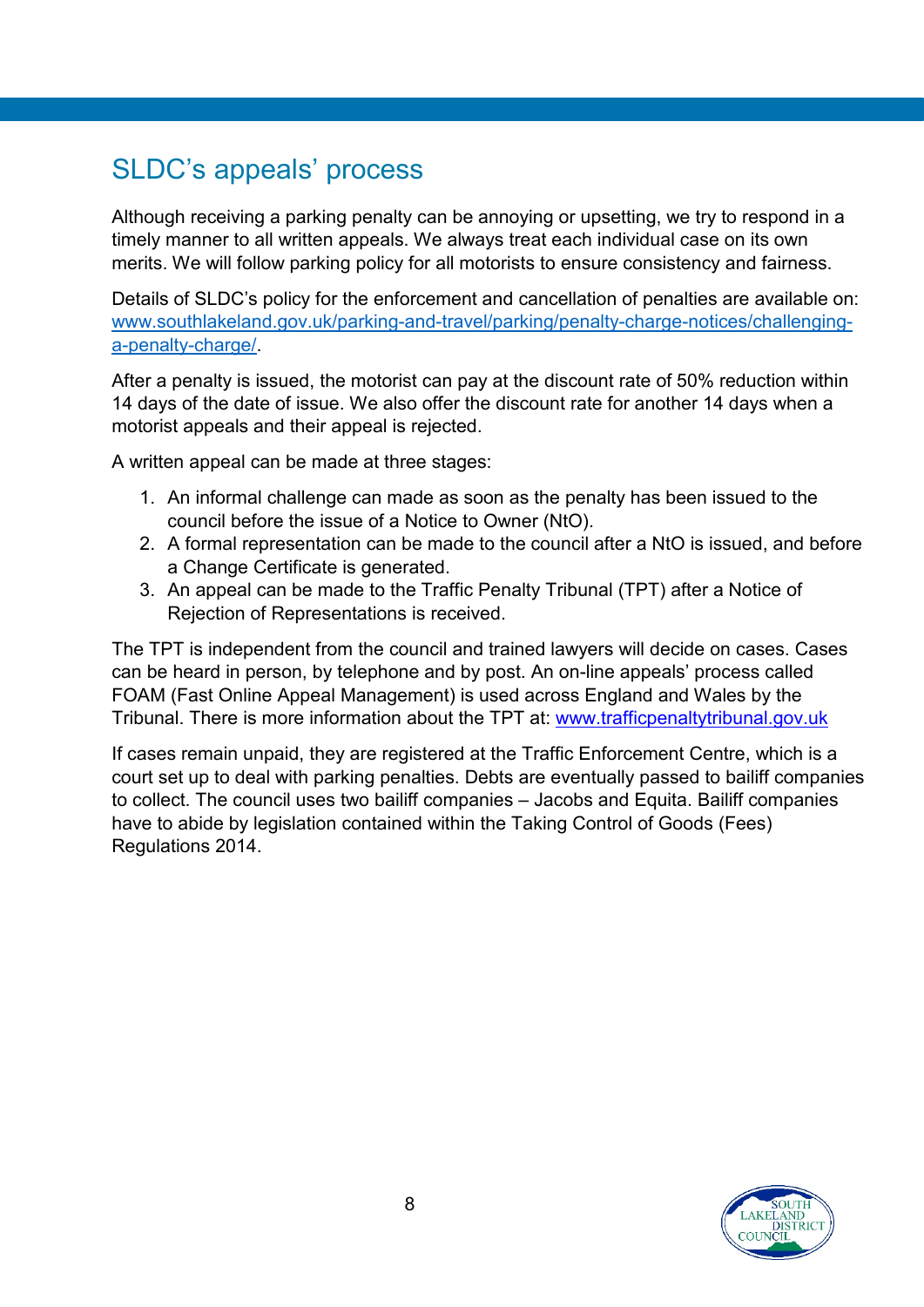## <span id="page-8-0"></span>Statistics (correct on 31 October 2017)

| <b>Statistic</b>                                | 2015 to 2016 | 2016 to 2017   |
|-------------------------------------------------|--------------|----------------|
| Number of higher level PCNs issued              | 405          | 477            |
| Percentage of higher level PCNs issued          | 7.86%        | 9.54%          |
| Number of lower level PCNs issued               | 4,748        | 5,000          |
| Percentage of lower level PCNs issued           | 92.14%       | 91.29%         |
| <b>Total number of PCNs issued</b>              | 5,153        | 5,477          |
| Number of PCNs paid at discount rate            | 2,790        | 3,578          |
| Number of PCNs paid at non-discount rate        | 1,140        | 796            |
| Total number of PCNs paid                       | 3,930        | 4,374          |
| Percentage of PCNs paid                         | 76%          | 80%            |
| Total number of PCNs unpaid                     | 436          | 207            |
| Number of Charge Certificates registered at TEC | 359          | 475            |
| Number of informal challenges                   | 1,348        | 1,162          |
| Number of formal representations                | 69           | 87             |
| Number of write-offs                            | 76           | 81             |
| Number of appeals to TPT                        | 7            | $\overline{4}$ |
| Percentage of appeals to TPT                    | 0.14%        | 0.07%          |
| Number of appeals allowed                       | 2            | 1              |
| Percentage of appeals allowed                   | 29%          | 25%            |
| Number of appeals dismissed                     | 4            | 3              |
| Percentage of appeals dismissed                 | 57%          | 75%            |
| Number of appeals not contested                 | 1            | $\mathbf 0$    |
| Percentage of appeals not contested             | 14%          | n/a            |

# <span id="page-8-1"></span>Total car park income and expenditure

There are statutory requirements established by Government that stipulate how surplus parking funds are spent, but there are differences between on and off-street parking.

Any surpluses from on-street parking and both on and off-street enforcement must be used in accordance with section 55 of the Road Traffic Regulation Act 1984. This means that any income remaining after enforcement costs must be used for transport.

Income from off-street parking fees and charges can be for general use by the local authority.

SLDC only operates off-street car parks and enforcement of them.

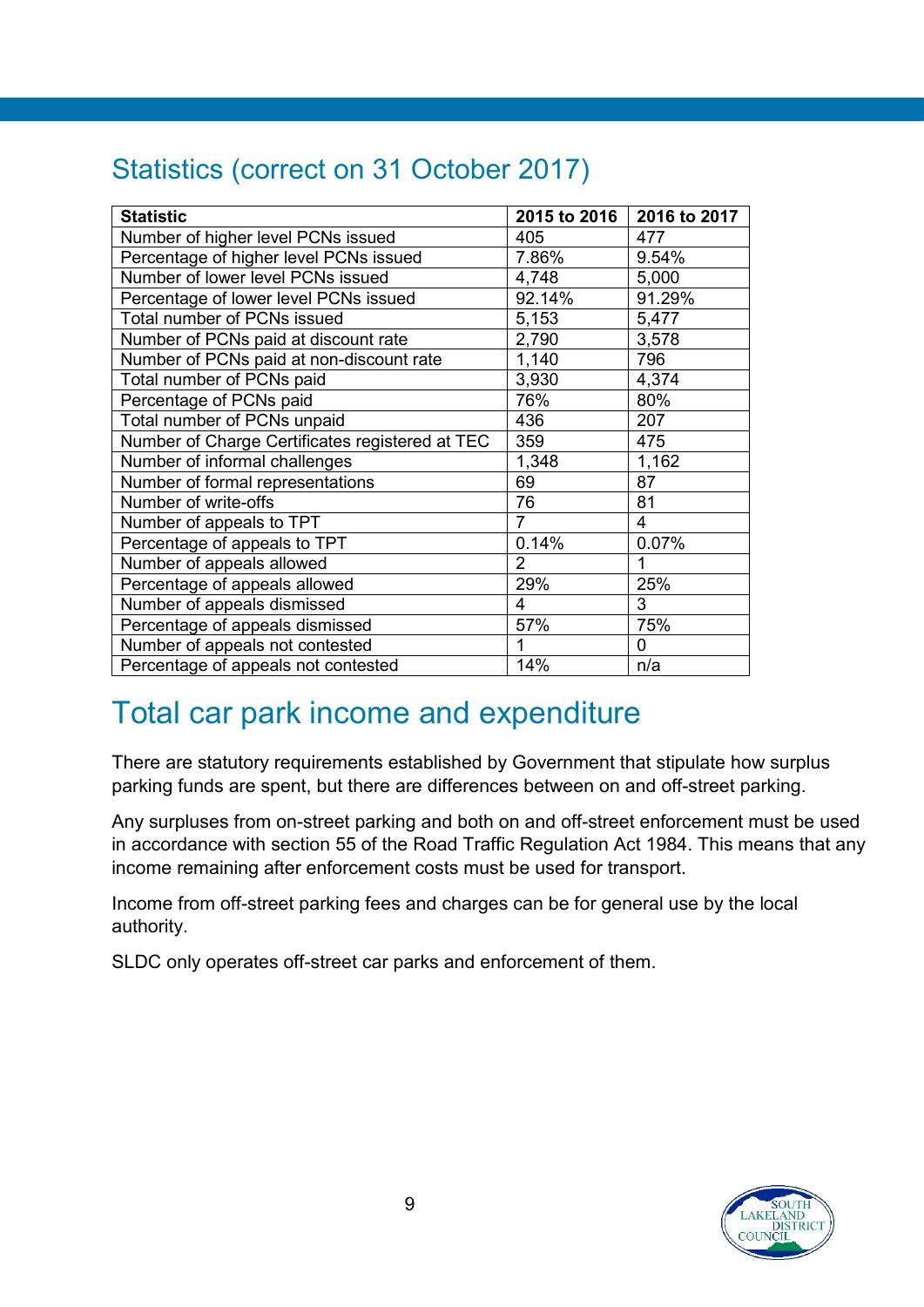## Off street parking income 2015 to 2016

| Income/costs                          | £         |
|---------------------------------------|-----------|
| Off street parking income             | 4,130,818 |
| Off street PCN income                 | 120,705   |
| Other off street parking income       | 87,633    |
| Total off street parking income       | 4,339,156 |
| Total off street parking direct costs | 2,839,616 |
| Surplus/deficit                       | 1,499,540 |

## Off street parking income 2016 to 2017

| Income/costs                          | £         |
|---------------------------------------|-----------|
| Off street parking income             | 4,304,757 |
| Off street PCN income                 | 135,781   |
| Other off street parking income       | 88,815    |
| Total off street parking income       | 4,529,353 |
| Total off street parking direct costs | 1,802,561 |
| Surplus/deficit                       | 2,726,792 |

There has been no overall increase in tariffs since 2011-12 and where possible, we will look at offering lower tariffs in one car park in a town. We will look at ways to increasing capacity of underused car parks.

Any surplus funds raised from off-street facilities after expenditure including car park maintenance and improvement are used to off-set the costs to the council of providing valued services to the public, which would have to be met through Council Tax otherwise.

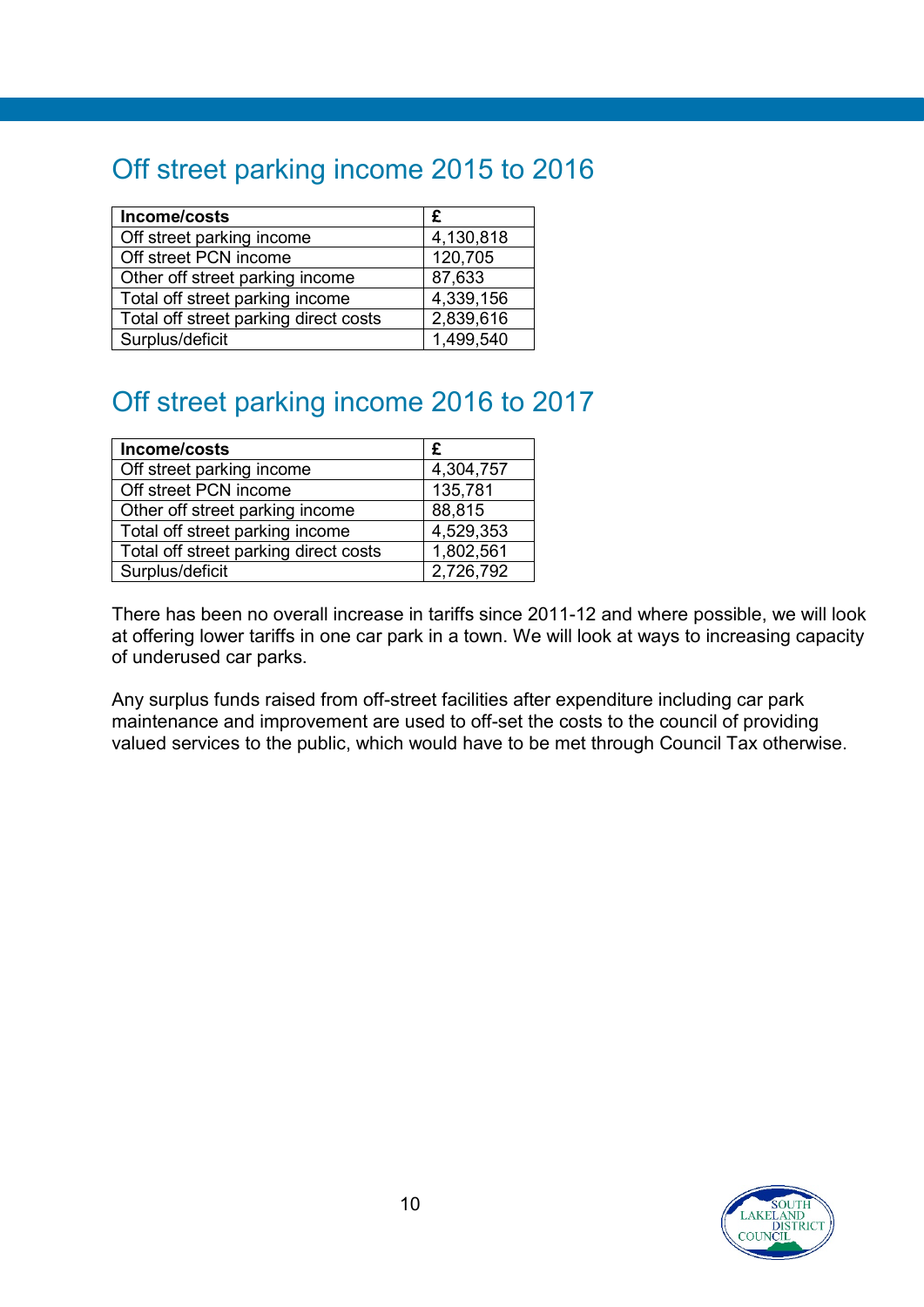# <span id="page-10-0"></span>What's been happening this year in parking?

The parking service helps communities and is part of the area's economic development. By working in partnership with many agencies and businesses, there is a direct economic effect which assists with the delivery of other council services.

### Safer walkway created at Kendal car park



A new walkway was created on Level 3 of the Westmorland Shopping Centre car park to make it easier and safer for pedestrians to cross from the stairs into the shopping centre.

During a trial period, barriers were erected to create the walkway and car drivers were diverted to use the exit on Level 4 of the car park.

The walkway was made permanent after the trial period.

## Tour of Britain Cycle Race



Stage 2 of the Tour passed through 117 miles of Cumbria and finished in Kendal on Monday 5 September.

Parking Services helped organise alternative parking for residents who couldn't access their vehicles for two days.

Tour of Britain's visit to South Lakeland helped generate over £1 million for the local economy.

### Increased security at Kendal car park



In response to continued levels of vandalism and anti-social behaviour in the car park, the lower levels of South Lakeland House car park were closed.

The top (open) level of the car park continued to remain open at all times, but the two lower levels were locked at 6.30pm instead of 8pm.

Leaflets were left on cars informing drivers about the changes to the closing times.

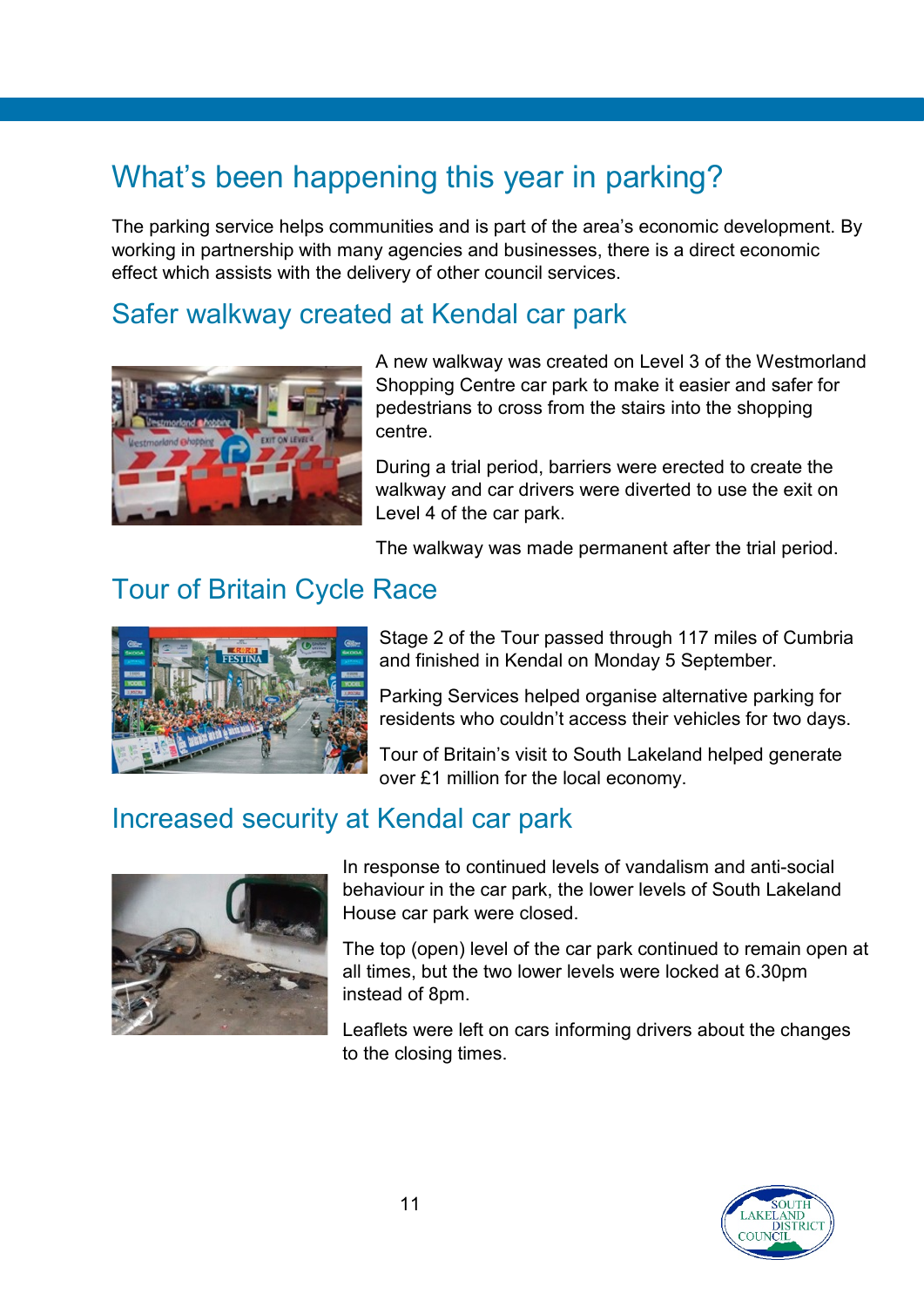### Major work on an Ulverston car park with the Environment **Agency**

Half of an Ulverston town centre car park was temporarily closed for essential repair work to an underground culvert, after a survey revealed defects in a channel that runs underground. The Agency had warned that more than 300 homes and businesses close to the route of the culvert were at risk of damage if parts of the underground watercourse collapsed.



EA contractors replaced the existing masonry arch culvert within the car park with a precast concrete box culvert. This ensured the culvert remains serviceable for the next 100 years and will reduce the risk of flooding.

Just over half of the 90-space Brewery Street car park closed from Monday, 11 July, for up to 17 weeks to allow access for the works and a compound for the contractors carrying out the work. Alternative access to the remaining car parking spaces had to be created.

### Parking and bus offer in the Lake District



In association with Stagecoach, Park and Explore was rolled out enabling a family of five to park a car all day and travel by bus to popular attractions in the Central Lakes zone for just £18.

This is to encourage less traffic on the road and reduce stress for drivers so all the family can appreciate the beauty of the Lakes.

Tickets are available to buy at two SLDC car parks:

- Braithwaite Fold Bowness on Windermere
- Low Fold Ambleside



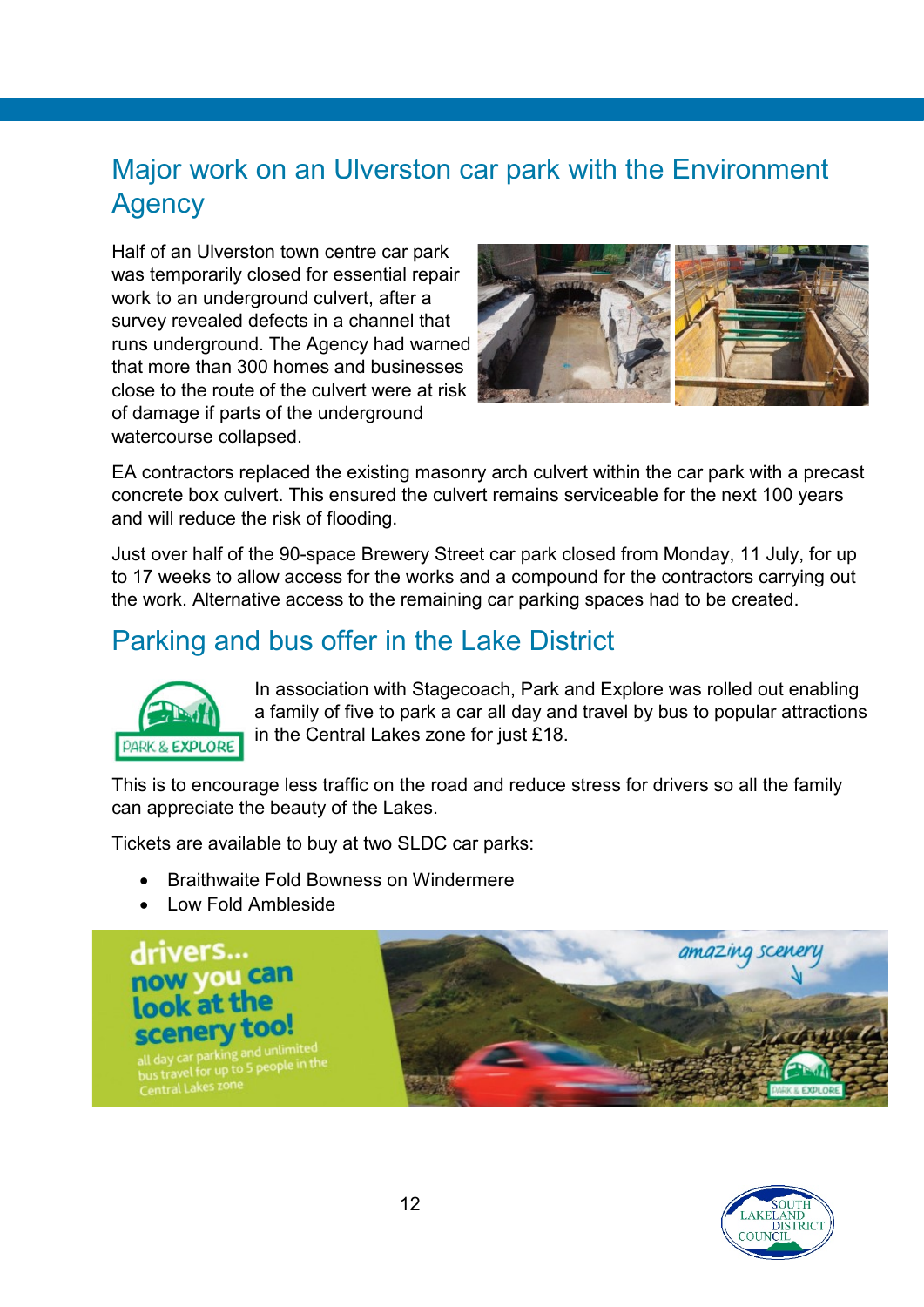## Free parking for electric Twizys



The council allowed free parking on three SLDC car parks in Bowness on Windermere, Ambleside and Grasmere.

The Twizys are available for hire and are disguised as 'sheep'.

### Comic Art Festival



We also arranged free parking for other events in the district such as the Comic Arts Festival and Kendal Mountain Festival.

### Legal Boards



The council upgraded all the legal boards in the car parks, providing clear and updated information on terms and conditions.

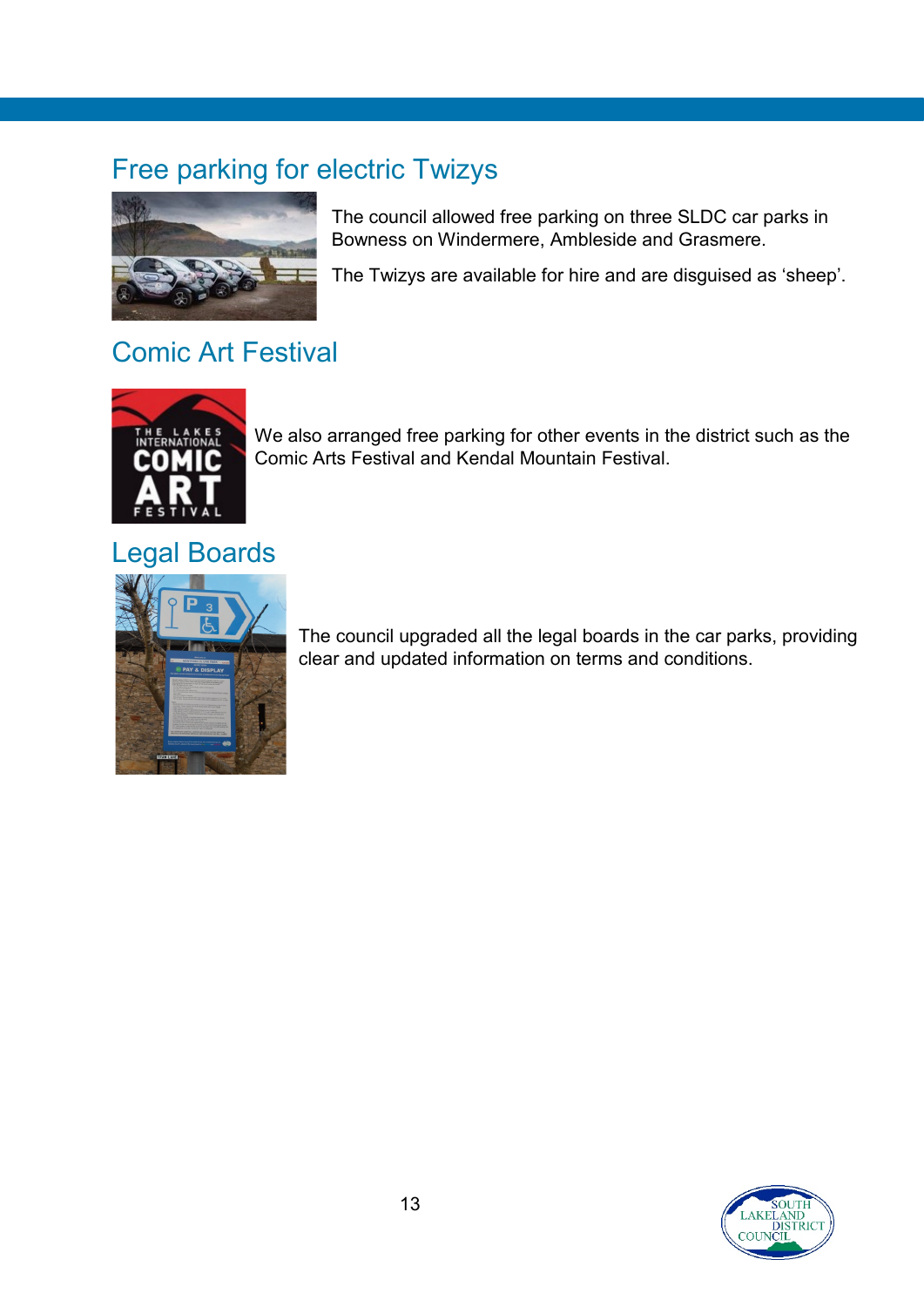# <span id="page-13-0"></span>Appendix 1

## Car park information 2016 to 2017

**Unless otherwise stated, charges apply seven days a week, including bank holidays.**

#### Ambleside

One hour free on top of time purchased for blue badge holders apart from Miller Bridge, where normal charges apply. No public parking at King Street on Wednesday (closed for market day). Rothay Holme (LA22 0EE, Owned): free parking for HGVs and PSVs only.

| <b>Number of</b><br>parking spaces<br>and length of stay | <b>King Street</b><br><b>LA22 0BX</b><br><b>Short stay</b><br>8am to 6pm | <b>Lake Road</b><br><b>LA22 0DB</b><br><b>Multi-tariff</b><br>8am to 8pm | <b>Low Fold</b><br><b>LA22 0DN</b><br><b>Multi-tariff</b><br>8am to 8pm | <b>Miller Bridge</b><br><b>LA23 0EE</b><br><b>Multi-tariff</b><br>8am to 9pm | <b>Rydal Road</b><br><b>LA22 9AY</b><br><b>Multi-tariff</b><br>8am to 8pm |
|----------------------------------------------------------|--------------------------------------------------------------------------|--------------------------------------------------------------------------|-------------------------------------------------------------------------|------------------------------------------------------------------------------|---------------------------------------------------------------------------|
| Owned/managed                                            | Owned                                                                    | Owned                                                                    | Owned                                                                   | Managed                                                                      | Owned                                                                     |
| <b>Spaces</b>                                            | 29                                                                       | 48                                                                       | 44                                                                      | n/a                                                                          | 171                                                                       |
| Blue badge spaces                                        | 3                                                                        | 3                                                                        | 3                                                                       | n/a                                                                          | 3                                                                         |
| Up to 1 hour                                             | £1.50                                                                    | £1.50                                                                    | £1.50                                                                   | £1.50                                                                        | £1.50                                                                     |
| Up to 2 hours                                            | £3.00                                                                    | £3.00                                                                    | £3.00                                                                   | £3.00                                                                        | £3.00                                                                     |
| Up to 3 hours                                            | £4.00                                                                    | £4.00                                                                    | £4.00                                                                   | £4.00                                                                        | £4.00                                                                     |
| Up to 4 hours                                            | £5.00                                                                    | £5.00                                                                    | £5.00                                                                   | £5.00                                                                        | £5.00                                                                     |
| Up to 6 hours                                            | n/a                                                                      | £6.00                                                                    | £6.00                                                                   | £6.00                                                                        | £6.00                                                                     |
| Up to 12 hours                                           | n/a                                                                      | £7.00                                                                    | £7.00                                                                   | n/a                                                                          | £7.00                                                                     |
| Up to 13 hours                                           | n/a                                                                      | n/a                                                                      | n/a                                                                     | £7.00                                                                        | n/a                                                                       |

### Arnside/Storth Embankment LA7 7HY

SLDC managed free car park for Blue badge holders with 6 spaces available.

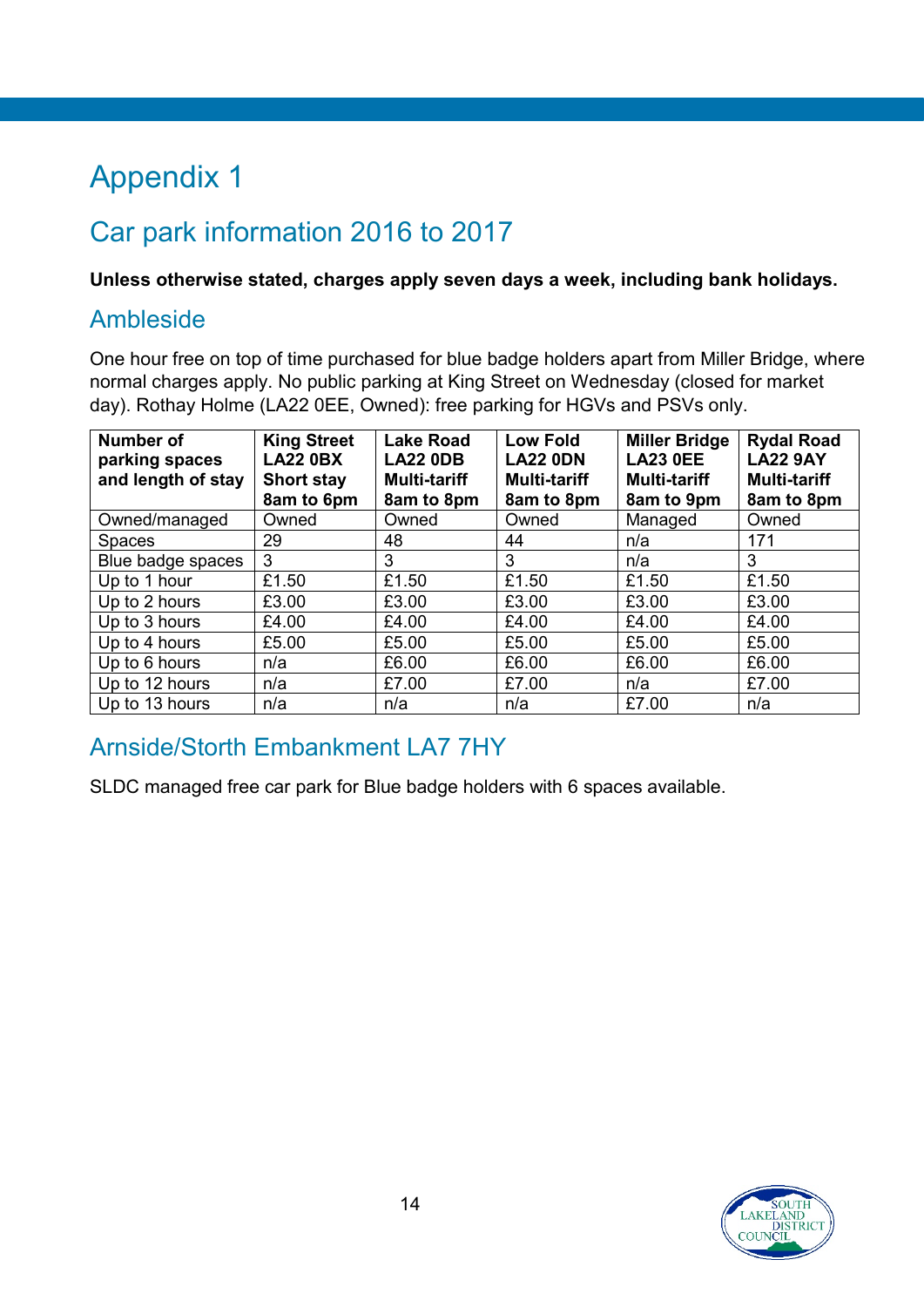### Bowness-on-Windermere

One hour free on top of time purchased for Blue badge holders.

| <b>Number of</b><br>parking spaces<br>and length of<br>stay | <b>Braithwaite Fold</b><br><b>LA23 3HB</b><br>Long stay<br>Easter to 31 <sup>st</sup> Oct<br>8am to 8pm | <b>Ferry Nab</b><br><b>LA23 3JN</b><br><b>Multi-tariff</b><br>8am to 8pm | <b>Glebe Road</b><br><b>LA23 3HB</b><br>Long stay<br>8am to 8pm | <b>Quarry Mount</b><br><b>LA23 3DU</b><br><b>Short stay</b><br>8am to 6pm | <b>Rayrigg Road</b><br><b>LA23 3BZ</b><br><b>Multi-tariff</b><br>8am to 8pm |
|-------------------------------------------------------------|---------------------------------------------------------------------------------------------------------|--------------------------------------------------------------------------|-----------------------------------------------------------------|---------------------------------------------------------------------------|-----------------------------------------------------------------------------|
| Owned/managed                                               | Owned                                                                                                   | Owned                                                                    | Owned                                                           | Owned                                                                     | Owned                                                                       |
| <b>Spaces</b>                                               | n/a                                                                                                     | 124                                                                      | 128                                                             | 36                                                                        | 176                                                                         |
| Blue badge                                                  | 11                                                                                                      | 9                                                                        | 8                                                               | 3                                                                         | 12                                                                          |
| spaces                                                      |                                                                                                         |                                                                          |                                                                 |                                                                           |                                                                             |
| Up to 1 hour                                                | n/a                                                                                                     | £1.50                                                                    | n/a                                                             | £1.50                                                                     | £1.50                                                                       |
| Up to 2 hours                                               | n/a                                                                                                     | £3.00                                                                    | n/a                                                             | £3.00                                                                     | £3.00                                                                       |
| Up to 3 hours                                               | £4.00                                                                                                   | £4.00                                                                    | £4.00                                                           | £4.00                                                                     | £4.00                                                                       |
| Up to 4 hours                                               | £5.00                                                                                                   | £5.00                                                                    | £5.00                                                           | £5.00                                                                     | £5.00                                                                       |
| Up to 6 hours                                               | £6.00                                                                                                   | £6.00                                                                    | £6.00                                                           | n/a                                                                       | £6.00                                                                       |
| Up to 10 hours                                              | n/a                                                                                                     | £7.00                                                                    | n/a                                                             | n/a                                                                       | n/a                                                                         |
| Up to 12 hours                                              | £7.00                                                                                                   | $£8.00$ or<br>£10.00 with<br>trailer                                     | £7.00                                                           | n/a                                                                       | £7.00                                                                       |

### Grange-over-Sands

One hour free on top of time purchased for Blue badge holders.

| <b>Number of</b><br>parking spaces<br>and length of<br>stay | <b>Berners</b><br><b>Close</b><br><b>LA11 7DQ</b><br>8am to 6pm | <b>Hampsfell</b><br>Road<br><b>LA117EY</b><br><b>Multi-tariff</b><br>8am to 6pm | <b>Kents Bank</b><br>Road<br><b>LA11 7EY</b><br><b>Multi-tariff</b><br>8am to 6pm | <b>Main Street</b><br><b>LA11 6DY</b><br><b>Multi-tariff</b><br>8am to 6pm | Windermere<br>Road<br><b>LA11 6EG</b><br><b>Multi-tariff</b><br>8am to 6pm |
|-------------------------------------------------------------|-----------------------------------------------------------------|---------------------------------------------------------------------------------|-----------------------------------------------------------------------------------|----------------------------------------------------------------------------|----------------------------------------------------------------------------|
| Owned/managed                                               | Owned                                                           | Owned                                                                           | Owned                                                                             | Owned                                                                      | Owned                                                                      |
| <b>Spaces</b>                                               | n/a                                                             | 24                                                                              | 56                                                                                | 84                                                                         | 65                                                                         |
| Blue badge                                                  | n/a                                                             | $\overline{2}$                                                                  | 3                                                                                 | 6                                                                          | $\overline{4}$                                                             |
| spaces                                                      |                                                                 |                                                                                 |                                                                                   |                                                                            |                                                                            |
| Up to 30 minutes                                            | £1.20 all day                                                   | n/a                                                                             | £0.20                                                                             | n/a                                                                        | n/a                                                                        |
| Up to 1 hour                                                | £1.20 all day                                                   | £1.20                                                                           | £1.20                                                                             | £1.20                                                                      | £1.20                                                                      |
| Up to 2 hours                                               | £1.20 all day                                                   | £2.20                                                                           | £2.20                                                                             | £2.20                                                                      | £2.20                                                                      |
| Up to 3 hours                                               | £1.20 all day                                                   | £3.20                                                                           | £3.20                                                                             | £3.20                                                                      | £3.20                                                                      |
| Up to 4 hours                                               | £1.20 all day                                                   | £3.90                                                                           | £3.90                                                                             | £3.90                                                                      | £3.90                                                                      |
| Up to 6 hours                                               | £1.20 all day                                                   | £5.00                                                                           | £5.00                                                                             | £5.00                                                                      | £5.00                                                                      |
| Up to 10 hours                                              | £1.20 all day                                                   | £6.00                                                                           | £6.00                                                                             | £6.00                                                                      | £6.00                                                                      |

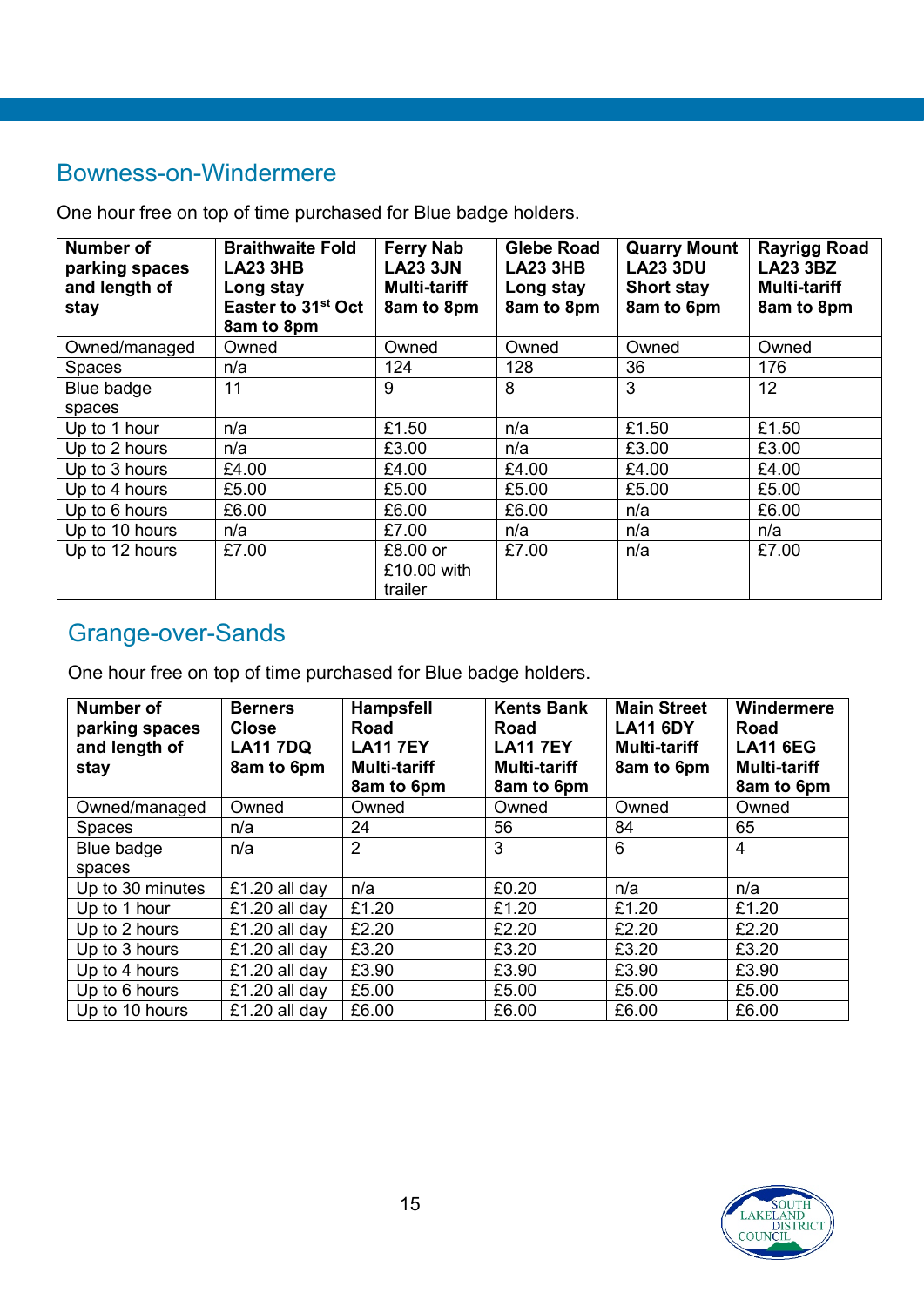#### **Grasmere**

#### Red Bank Road LA22 9PU Multi-tariff 8am to 6pm

SLDC owned car park with 77 spaces and 6 Blue badge spaces

One hour free on top of time purchased for Blue badge holders

| Length of stay | Cost  |
|----------------|-------|
| Up to 1 hour   | £1.50 |
| Up to 2 hours  | £3.00 |
| Up to 3 hours  | £4.00 |
| Up to 4 hours  | £5.00 |
| Up to 6 hours  | £6.00 |
| Up to 10 hours | £7.00 |

### Kendal

Westmorland Shopping Centre: One hour free on top of time purchased for blue badge holders Kendal College (main campus and Wildman Street): blue badge holders free parking for up to three hours in designated bay, normal thereafter.

| Number of parking spaces<br>and length of stay | <b>Westmorland Shopping</b><br><b>Centre</b><br><b>LA9 4LU</b><br><b>Multi-tariff</b><br>Mon to Sat 7am to 7pm<br>Sun 9.30am to 5.30pm | <b>Kendal College</b><br><b>Main Campus</b><br><b>LA9 5AY</b><br><b>Multi-tariff</b><br>All days 24 hours | <b>Kendal College</b><br><b>Wildman St</b><br>LA9 6EN<br><b>Multi-tariff</b><br>All days 24 hours |
|------------------------------------------------|----------------------------------------------------------------------------------------------------------------------------------------|-----------------------------------------------------------------------------------------------------------|---------------------------------------------------------------------------------------------------|
| Owned/managed                                  | Managed                                                                                                                                | Managed                                                                                                   | Managed                                                                                           |
| <b>Spaces</b>                                  | 627                                                                                                                                    | n/a                                                                                                       | n/a                                                                                               |
| Blue badge spaces                              | 32                                                                                                                                     | n/a                                                                                                       | n/a                                                                                               |
| Up to 1 hour                                   | £1.20                                                                                                                                  | £0.50                                                                                                     | £0.50                                                                                             |
| Up to 2 hours                                  | £2.20                                                                                                                                  | £1.00                                                                                                     | £1.00                                                                                             |
| Up to 3 hours                                  | £3.20                                                                                                                                  | n/a                                                                                                       | £2.00                                                                                             |
| Up to 4 hours                                  | £3.90                                                                                                                                  | n/a                                                                                                       | n/a                                                                                               |
| Up to 5 hours                                  | £5.00                                                                                                                                  | n/a                                                                                                       | n/a                                                                                               |
| Up to 10 hours                                 | £6.00                                                                                                                                  | n/a                                                                                                       | n/a                                                                                               |
| Early bird arrive before 9am                   | £2.20                                                                                                                                  | n/a                                                                                                       | n/a                                                                                               |
| All day (weekdays)                             | n/a                                                                                                                                    | £3.00                                                                                                     | Up to 24 hours                                                                                    |
| All day (Saturday & Sunday)                    | n/a                                                                                                                                    | £2.00                                                                                                     | £5.00                                                                                             |

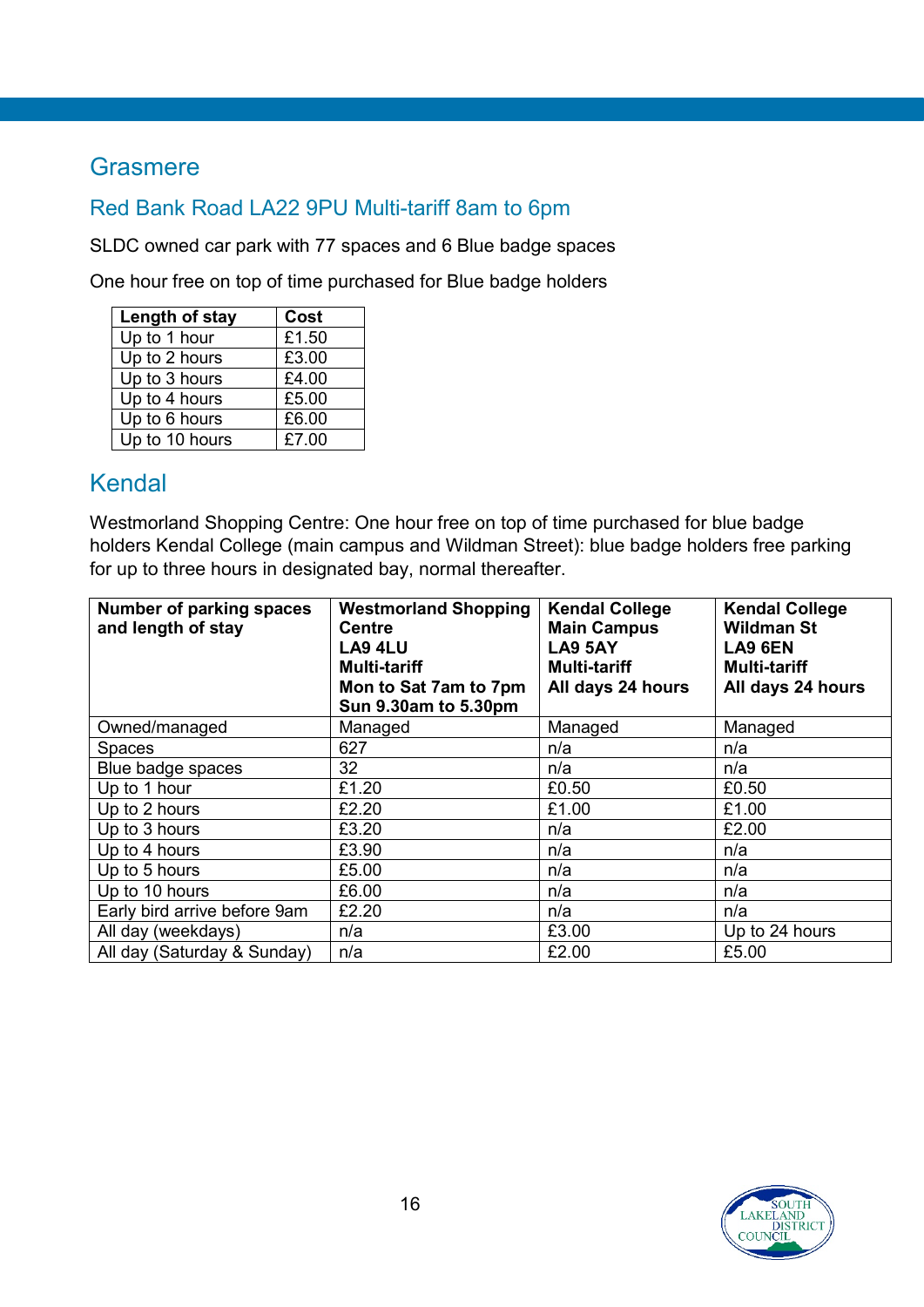One hour free on top of time purchased for blue badge holder apart from:

- Booths Supermarket: Blue badge holders free parking
- Brewery Arts Centre: Blue badge holders free parking up to three hours, normal tariff thereafter
- Parish Church: Blue badge holders free parking for up to 3 hours, normal tariff thereafter
- Brewery Arts Centre: Motorcycles free in motorcycles free in motorcycle bays, normal tariff in car bays

| <b>Number of</b><br>parking spaces<br>and Length of<br>stay | <b>Blackhall</b><br>Road<br>LA9 4BT<br><b>Multi-tariff</b><br>8am to 6pm | <b>Booths</b><br><b>Supermarket</b><br>LA6 2AD<br><b>Short stay</b><br>(shoppers)<br>8am to 6pm | <b>Brewery</b><br><b>Arts Centre</b><br>LA9 4HE<br><b>Multi-tariff</b><br>Payable 24<br>hours | <b>Dowkers</b><br>Lane<br>LA9 4DN<br><b>Short stay</b><br>8am to 6pm | <b>Highgate</b><br>(Bowman)<br>LA9 4DN<br>Long stay<br>8am to 6pm | <b>Parish</b><br><b>Church</b><br>LA9 5AF<br><b>Multi-tariff</b><br>8am to 6pm |
|-------------------------------------------------------------|--------------------------------------------------------------------------|-------------------------------------------------------------------------------------------------|-----------------------------------------------------------------------------------------------|----------------------------------------------------------------------|-------------------------------------------------------------------|--------------------------------------------------------------------------------|
| Owned/managed                                               | Owned                                                                    | Managed                                                                                         | Managed                                                                                       | Part-owned                                                           | Owned                                                             | Managed                                                                        |
| <b>Spaces</b>                                               | 81                                                                       | 144                                                                                             | n/a                                                                                           | 82                                                                   | n/a                                                               | n/a                                                                            |
| Blue badge                                                  | 5                                                                        | 9                                                                                               | n/a                                                                                           | 5                                                                    | n/a                                                               | n/a                                                                            |
| spaces                                                      |                                                                          |                                                                                                 |                                                                                               |                                                                      |                                                                   |                                                                                |
| Up to 1 hour                                                | £1.20                                                                    | £1.20                                                                                           | £1.20                                                                                         | £1.20                                                                | £1.20                                                             | £1.20                                                                          |
| Up to 2 hours                                               | £2.20                                                                    | £2.20                                                                                           | £2.20                                                                                         | £2.20                                                                | £2.20                                                             | £2.20                                                                          |
| Up to 3 hours                                               | £3.20                                                                    | £3.20                                                                                           | £3.10                                                                                         | £3.20                                                                | £3.20                                                             | £3.20                                                                          |
| Up to 4 hours                                               | £3.90                                                                    | £3.90                                                                                           | £4.00                                                                                         | £3.90                                                                | £3.90                                                             | £3.90                                                                          |
| Up to 6 hours                                               | £5.00                                                                    | n/a                                                                                             | n/a                                                                                           | n/a                                                                  | £5.00                                                             | £5.00                                                                          |
| Up to 10 hours                                              | £6.00                                                                    | n/a                                                                                             | n/a                                                                                           | n/a                                                                  | £6.00                                                             | £6.00                                                                          |
| Up to 24 hours                                              | n/a                                                                      | n/a                                                                                             | £7.00                                                                                         | n/a                                                                  | n/a                                                               | n/a                                                                            |
| Overnight<br>(6pm to 9am)                                   | n/a                                                                      | n/a                                                                                             | £1.20                                                                                         | n/a                                                                  | n/a                                                               | n/a                                                                            |

One hour free on top of time purchased for blue badge holders apart from:

- Kendal Museum: Blue badge holders free parking for up to free hours, normal tariff thereafter
- South Lakeland House: car park gates open at 7am, close at 6.30pm

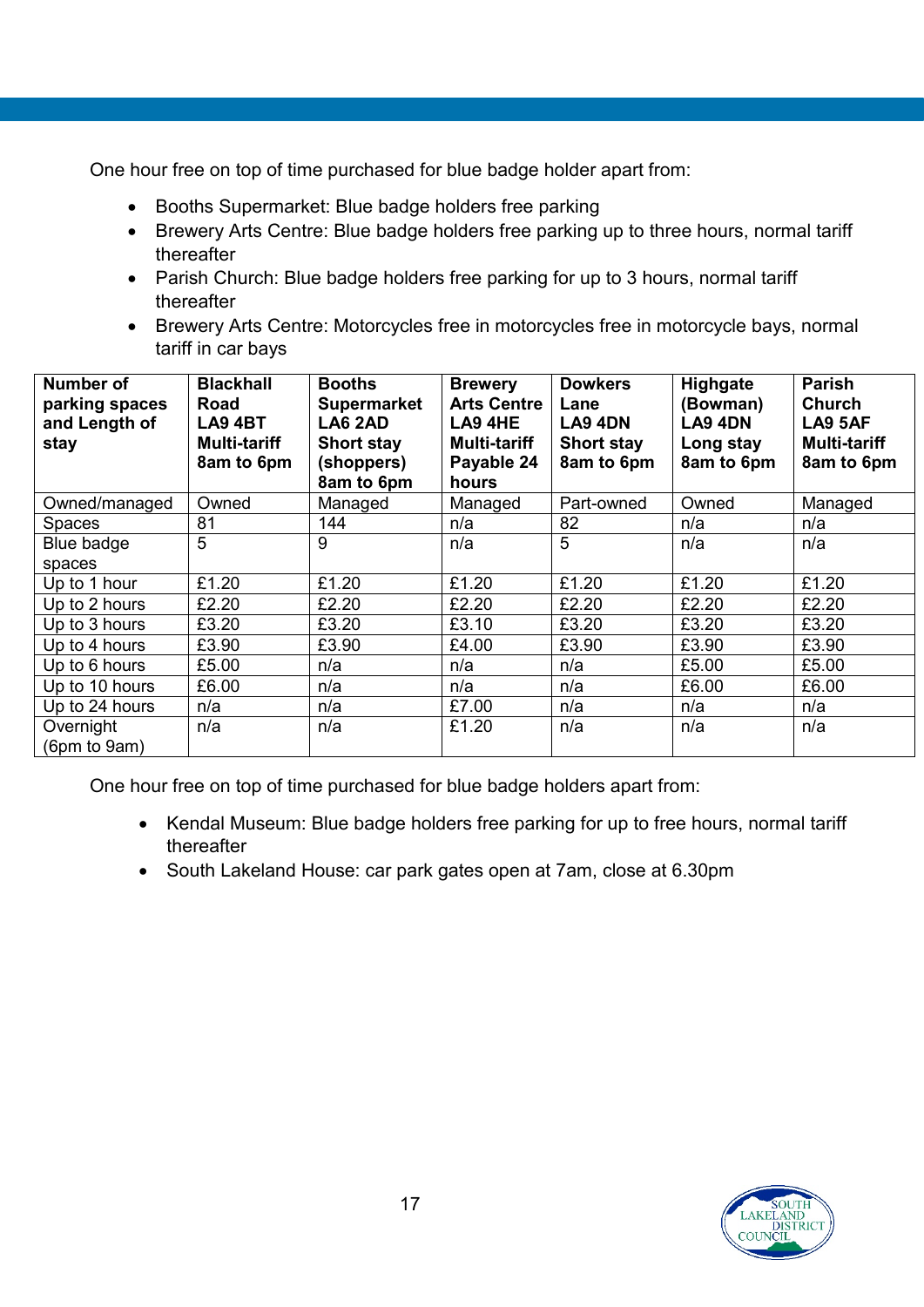| Number of<br>parking spaces<br>and length of<br>stay | <b>Library Road</b><br><b>LA9 4QB</b><br>Long stay<br>8am to 6pm | Peppercorn<br>Lane<br><b>LA9 5AQ</b><br><b>Short stay</b><br>8am to 6pm | Kendal<br><b>Museum</b><br><b>LA9 6BT</b><br>Payable 24<br>hours | <b>Sandes</b><br><b>Avenue</b><br><b>LA9 6BT</b><br><b>Multi-tariff</b><br>8am to 6pm | <b>South</b><br>Lakeland<br><b>House</b><br>LA9 4DH<br><b>Multi-tariff</b><br>8am to 6pm |
|------------------------------------------------------|------------------------------------------------------------------|-------------------------------------------------------------------------|------------------------------------------------------------------|---------------------------------------------------------------------------------------|------------------------------------------------------------------------------------------|
| Owned/managed                                        | Owned                                                            | Owned                                                                   | Managed                                                          | Owned                                                                                 | Owned                                                                                    |
| <b>Spaces</b>                                        | 49                                                               | 49                                                                      | n/a                                                              | 20                                                                                    | 193                                                                                      |
| Blue badge                                           | $\overline{4}$                                                   | 3                                                                       | n/a                                                              | $\overline{2}$                                                                        | 13                                                                                       |
| spaces                                               |                                                                  |                                                                         |                                                                  |                                                                                       |                                                                                          |
| Up to 30 minutes                                     | n/a                                                              | £0.50                                                                   | n/a                                                              | n/a                                                                                   | n/a                                                                                      |
| Up to 1 hour                                         | n/a                                                              | £1.20                                                                   | £1.00                                                            | £1.20                                                                                 | £1.20                                                                                    |
| Up to 2 hours                                        | n/a                                                              | £2.20                                                                   | £2.00                                                            | £2.20                                                                                 | £2.20                                                                                    |
| Up to 3 hours                                        | £3.20                                                            | £3.20                                                                   | £3.00                                                            | £3.20                                                                                 | £3.20                                                                                    |
| Up to 4 hours                                        | £3.90                                                            | £3.90                                                                   | n/a                                                              | £3.90                                                                                 | £3.90                                                                                    |
| Up to 6 hours                                        | £5.00                                                            | n/a                                                                     | n/a                                                              | £5.00                                                                                 | £5.00                                                                                    |
| Up to 10 hours                                       | £6.00                                                            | n/a                                                                     | n/a                                                              | £6.00                                                                                 | £6.00                                                                                    |
| Up to 24 hours                                       | n/a                                                              | n/a                                                                     | £5.00                                                            | n/a                                                                                   | n/a                                                                                      |

### Kirkby Lonsdale

One hour free on top of time purchased for blue badge holders apart from Booths Supermarket where it is free parking.

No public parking at Market Square on Thursday (market day).

| Number of parking<br>spaces and length<br>of stay | <b>Booths</b><br><b>Supermarket</b><br>LA6 2AD<br><b>Short stay</b><br>(shoppers)<br>8am to 6pm | <b>Market Square</b><br><b>LA6 2AN</b><br><b>Short stay</b><br>8am to 6pm | New Road No. 1<br>LA6 2AD<br><b>Short stay</b><br>8am to 6pm | New Road No. 2<br>LA6 2AD<br><b>Multi-tariff</b><br>8am to 6pm |
|---------------------------------------------------|-------------------------------------------------------------------------------------------------|---------------------------------------------------------------------------|--------------------------------------------------------------|----------------------------------------------------------------|
| Owned/                                            | Managed                                                                                         | Owned                                                                     | Owned                                                        | Managed                                                        |
| managed                                           |                                                                                                 |                                                                           |                                                              |                                                                |
| <b>Spaces</b>                                     | 154                                                                                             | 22                                                                        | 41                                                           | 54                                                             |
| Blue badge spaces                                 | $\overline{7}$                                                                                  | $\overline{2}$                                                            | 3                                                            | 4                                                              |
| Up to 30 minutes                                  | n/a                                                                                             | n/a                                                                       | £0.20                                                        | n/a                                                            |
| Up to 1 hour                                      | £1.20                                                                                           | £1.20                                                                     | £1.20                                                        | £1.20                                                          |
| Up to 2 hours                                     | £2.20                                                                                           | £2.20                                                                     | £2.20                                                        | £2.20                                                          |
| Up to 3 hours                                     | £3.20                                                                                           | £3.20                                                                     | £3.20                                                        | £3.20                                                          |
| Up to 4 hours                                     | £3.90                                                                                           | £3.90                                                                     | £3.90                                                        | £3.90                                                          |
| Up to 6 hours                                     | n/a                                                                                             | n/a                                                                       | n/a                                                          | £5.00                                                          |
| Up to 10 hours                                    | n/a                                                                                             | n/a                                                                       | n/a                                                          | £6.00                                                          |

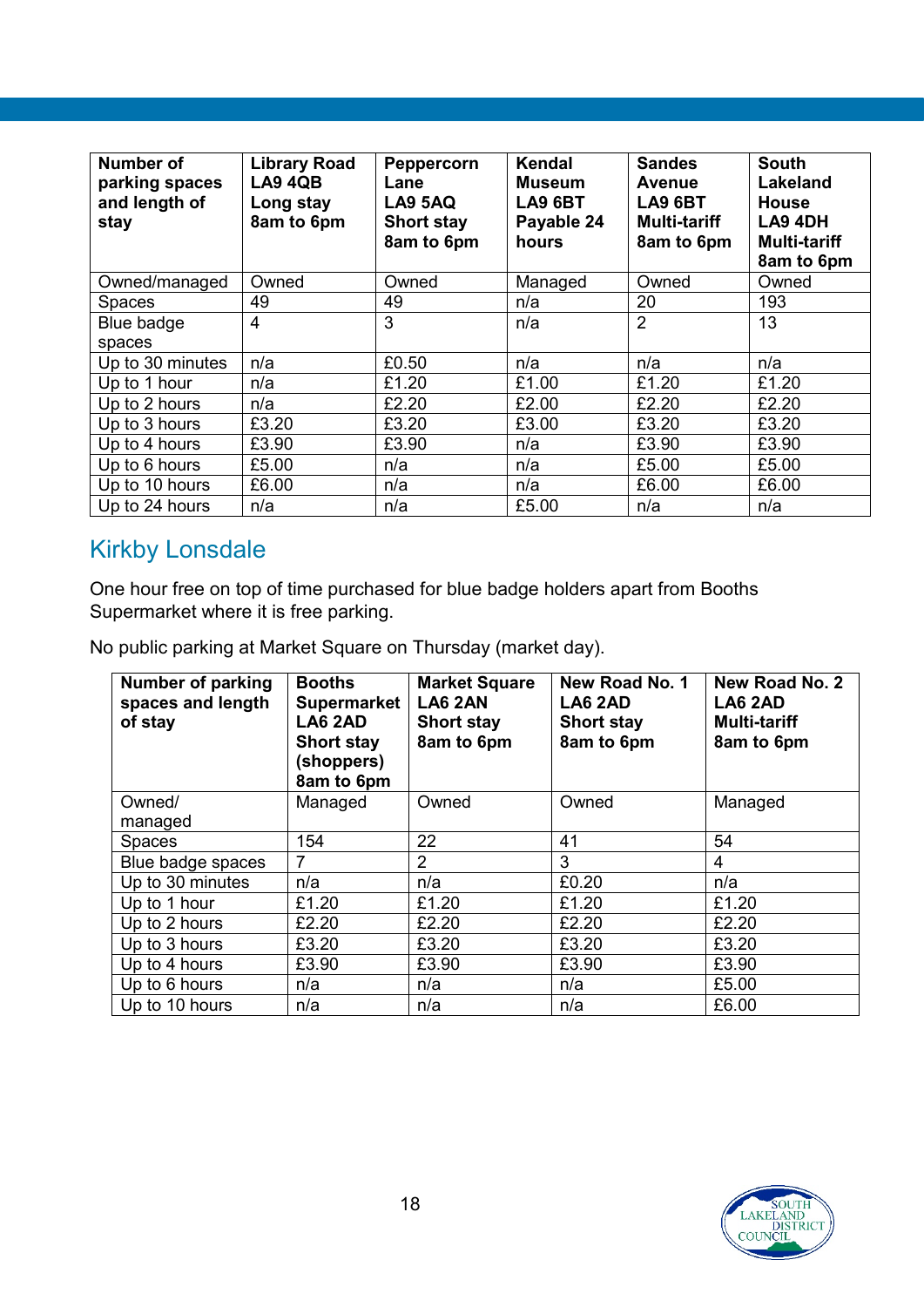### **Milnthorpe**

One hour free on top of time purchased for blue badge holders

| <b>Number of parking</b><br>spaces and length<br>of stay | <b>Beetham Road</b><br><b>LA7 7QR</b><br><b>Multi-tariff</b><br>8am to 6pm | <b>Park Road</b><br><b>LA77AD</b><br><b>Multi-tariff</b><br>8am to 6pm |
|----------------------------------------------------------|----------------------------------------------------------------------------|------------------------------------------------------------------------|
| Owned/managed                                            | Owned                                                                      | Owned                                                                  |
| <b>Spaces</b>                                            | 49                                                                         | 54                                                                     |
| Blue badge spaces                                        | 3                                                                          | 3                                                                      |
| Up to 1 hour                                             | £1.00                                                                      | £1.00                                                                  |
| Up to 2 hours                                            | £2.00                                                                      | £2.00                                                                  |
| Up to 3 hours                                            | £3.00                                                                      | £3.00                                                                  |
| Up to 4 hours                                            | £4.00                                                                      | £4.00                                                                  |
| Up to 10 hours                                           | £5.00                                                                      | £5.00                                                                  |

#### Milnthorpe Square LA7 7QJ

Disc parking (except Friday 9am to 6pm)

Two hours free parking with disc set to arrival time (no tariff)

### Sedbergh

Except Market Day at Joss Lane on Wednesdays.

| <b>Number of parking</b><br>spaces and length<br>of stay | <b>Joss Lane</b><br><b>LA10 5AS</b><br><b>Multi-tariff</b><br>9am to 6pm | <b>Loftus Hill</b><br><b>LA10 5BX</b><br><b>Multi-tariff</b><br>9am to 6pm |
|----------------------------------------------------------|--------------------------------------------------------------------------|----------------------------------------------------------------------------|
| Owned/managed                                            | Managed                                                                  | Managed                                                                    |
| <b>Spaces</b>                                            | n/a                                                                      | n/a                                                                        |
| Blue badge spaces                                        | n/a                                                                      | n/a                                                                        |
| Up to 1 hour                                             | £0.70                                                                    | £0.70                                                                      |
| Up to 2 hours                                            | £1.50                                                                    | £1.50                                                                      |
| Up to 3 hours                                            | £2.50                                                                    | £2.50                                                                      |
| Up to 4 hours                                            | £3.00                                                                    | £3.00                                                                      |
| Up to 9 hours                                            | £4.50                                                                    | £4.50                                                                      |

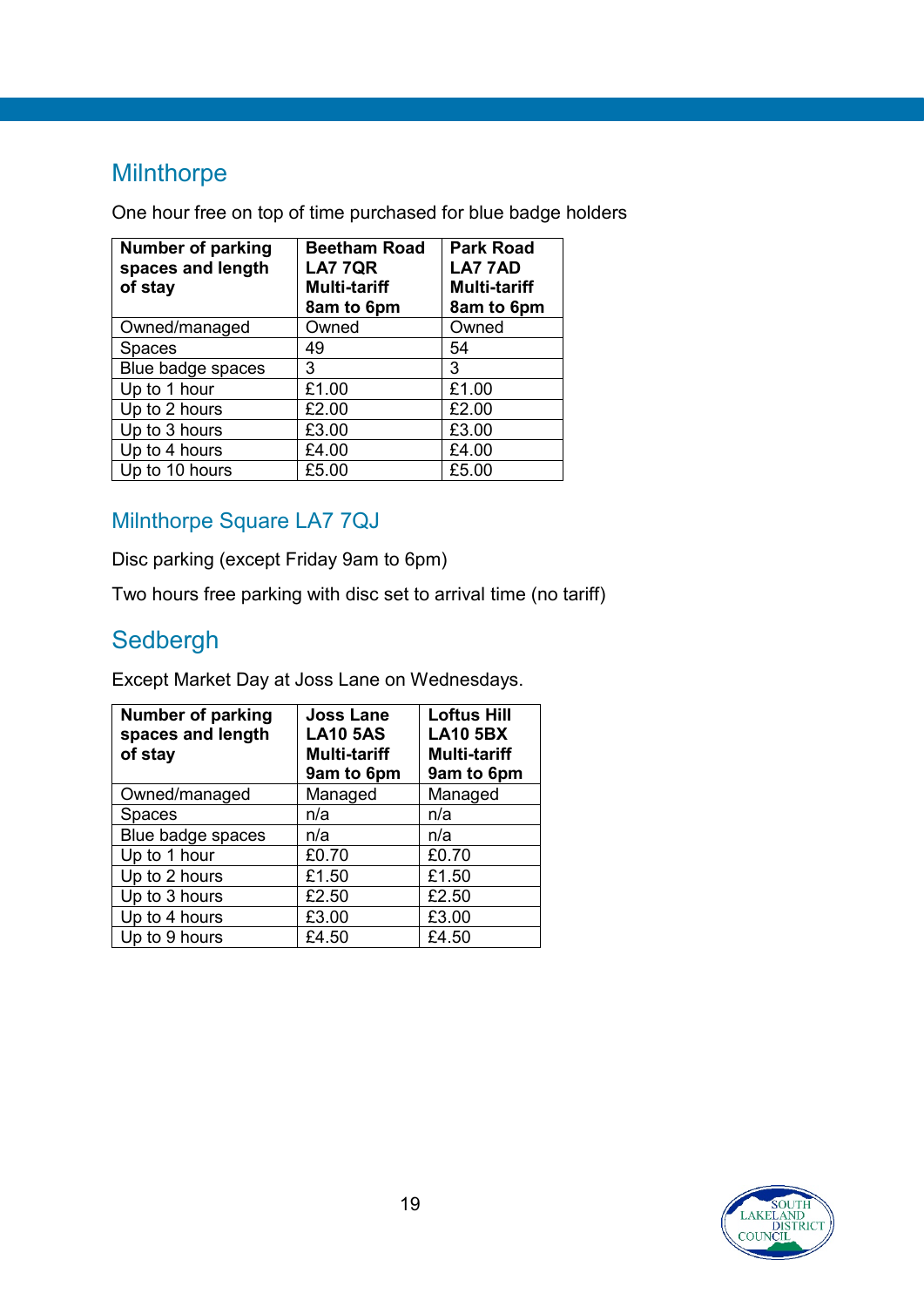### Ulverston

One hour free on top of time purchase for blue badge holders

| <b>Number of</b><br>parking spaces<br>and length of<br>stay | <b>Brewery</b><br><b>Street</b><br><b>LA12 7HU</b><br><b>Multi-tariff</b><br>8am to 6pm | <b>Buxton Place</b><br><b>LA12 7EF</b><br><b>Multi-tariff</b><br>8am to 6pm | <b>Daltongate</b><br><b>LA127BG</b><br><b>Multi-tariff</b><br>8am to 6pm | Stockbridge<br>Lane<br><b>LA127BE</b><br><b>Multi-tariff</b><br>8am to 6pm | <b>Theatre</b><br><b>Street</b><br><b>LA12 7AQ</b><br><b>Multi-tariff</b><br>8am to 6pm | <b>The Gill</b><br><b>LA12 7BN</b><br><b>Multi-tariff</b><br>8am to 6pm |
|-------------------------------------------------------------|-----------------------------------------------------------------------------------------|-----------------------------------------------------------------------------|--------------------------------------------------------------------------|----------------------------------------------------------------------------|-----------------------------------------------------------------------------------------|-------------------------------------------------------------------------|
| Owned/managed                                               | Owned                                                                                   | Owned                                                                       | Owned                                                                    | Owned                                                                      | Owned                                                                                   | Managed                                                                 |
| <b>Spaces</b>                                               | 84                                                                                      | 120                                                                         | 34                                                                       | 81                                                                         | 44                                                                                      | 43                                                                      |
| Blue badge                                                  | 6                                                                                       |                                                                             | 4                                                                        | 3                                                                          | 3                                                                                       | 3                                                                       |
| spaces                                                      |                                                                                         |                                                                             |                                                                          |                                                                            |                                                                                         |                                                                         |
| Up to 1 hour                                                | £1.20                                                                                   | £1.20                                                                       | £1.20                                                                    | £0.20                                                                      | £1.20                                                                                   | £1.20                                                                   |
| Up to 2 hours                                               | £2.20                                                                                   | £2.20                                                                       | £2.20                                                                    | £0.40                                                                      | £2.20                                                                                   | £2.20                                                                   |
| Up to 3 hours                                               | £3.20                                                                                   | £3.20                                                                       | £3.20                                                                    | £0.60                                                                      | £3.20                                                                                   | £3.20                                                                   |
| Up to 4 hours                                               | £3.90                                                                                   | £3.90                                                                       | £3.90                                                                    | £0.80                                                                      | £3.90                                                                                   | £3.90                                                                   |
| Up to 6 hours                                               | £5.00                                                                                   | £5.00                                                                       | £5.00                                                                    | n/a                                                                        | £5.00                                                                                   | £5.00                                                                   |
| Up to 10 hours                                              | £6.00                                                                                   | £6.00                                                                       | £6.00                                                                    | n/a                                                                        | £6.00                                                                                   | £6.00                                                                   |
| All day                                                     | n/a                                                                                     | n/a                                                                         | n/a                                                                      | £1.00                                                                      | n/a                                                                                     | n/a                                                                     |

### Windermere

One hour free on top of time purchased for blue badge holders

<span id="page-19-0"></span>

| <b>Number of parking</b><br>spaces | <b>Broad Street</b><br><b>LA23 2AB</b><br><b>Multi-tariff</b><br>8am to 8pm | <b>Rayrigg Meadow</b><br><b>LA23 1BP</b><br><b>Multi-tariff</b><br>8am to 8pm |
|------------------------------------|-----------------------------------------------------------------------------|-------------------------------------------------------------------------------|
| Owned/managed                      | Owned                                                                       | Owned                                                                         |
| Spaces                             | 97                                                                          | n/a                                                                           |
| Blue badge spaces                  |                                                                             | n/a                                                                           |
| Up to 1 hour                       | £1.50                                                                       | £1.50                                                                         |
| Up to 2 hours                      | £3.00                                                                       | £3.00                                                                         |
| Up to 3 hours                      | £4.00                                                                       | £4.00                                                                         |
| Up to 4 hours                      | £5.00                                                                       | £5.00                                                                         |
| Up to 6 hours                      | £6.00                                                                       | £6.00                                                                         |
| Up to 12 hours                     | £7.00                                                                       | £7.00                                                                         |

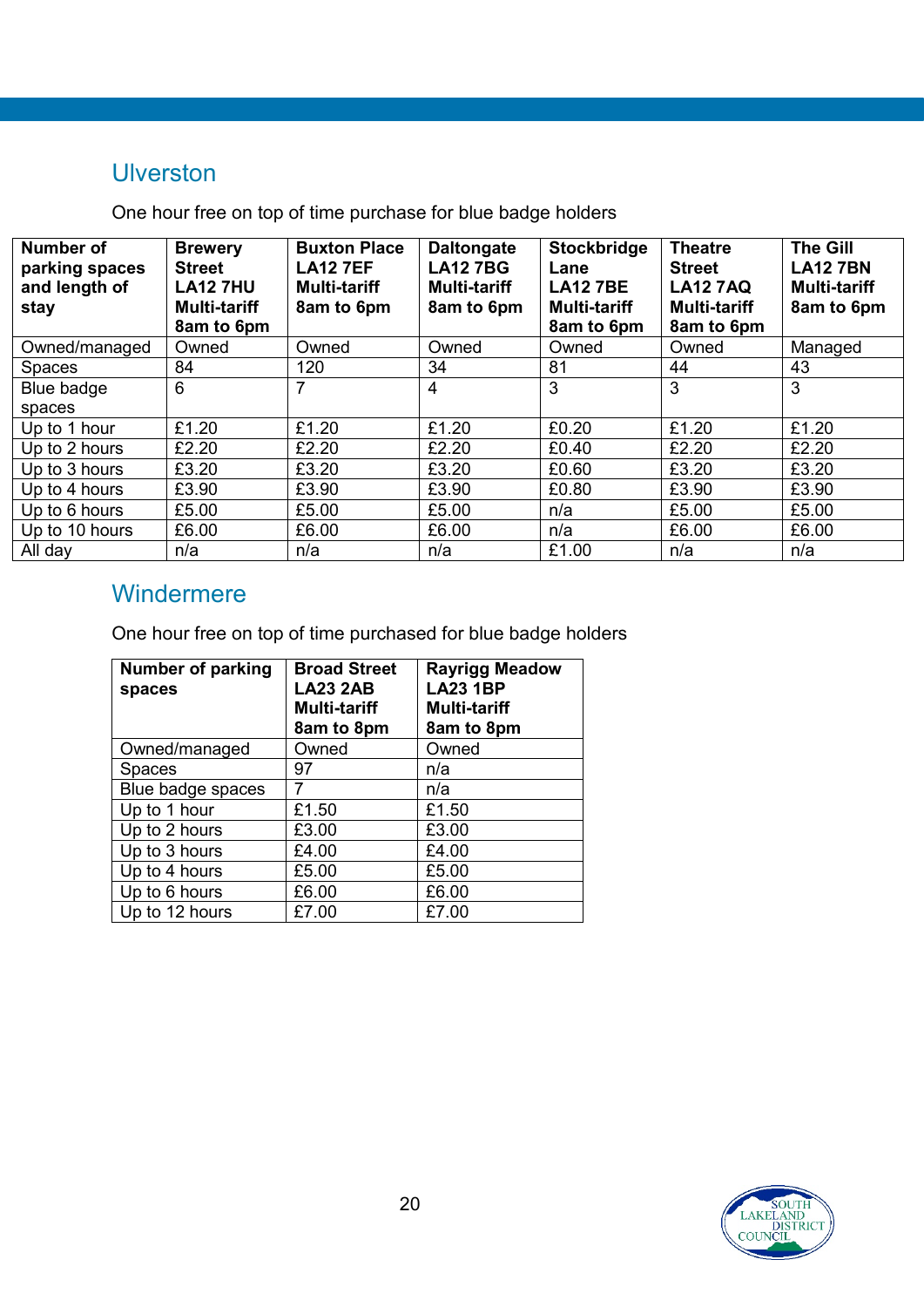# Appendix 2

## Car parks where the SLDC permit can be used

### Short stay (up to four hours) car parks

| Location        | Name of car park     | <b>Postcode</b> |
|-----------------|----------------------|-----------------|
| Ambleside       | <b>King Street</b>   | <b>LA22 0BX</b> |
| <b>Bowness</b>  | <b>Quarry Mount</b>  | <b>LA23 3DU</b> |
| Kendal          | Dowker Lane          | LA9 4ED         |
| Kendal          | Peppercorn Lane      | LA9 5AQ         |
| Kirkby Lonsdale | <b>Market Square</b> | LA6 2AN         |
| Kirkby Lonsdale | <b>Booths Store</b>  | LA6 2AD         |
| Kirkby Lonsdale | New Road 1           | LA6 2AD         |

### Long stay car parks

| Location       | Name of car park        | <b>Postcode</b> |
|----------------|-------------------------|-----------------|
| <b>Bowness</b> | <b>Braithwaite Fold</b> | LA23 3HB        |

### Multi-tariff (long and short stay) car parks

| Location          | Name of car park                   | <b>Postcode</b> |
|-------------------|------------------------------------|-----------------|
| Ambleside         | Lake Road                          | <b>LA22 0DB</b> |
| Ambleside         | Low Fold                           | <b>LA22 0DN</b> |
| Ambleside         | <b>Rydal Fold</b>                  | <b>LA22 9AY</b> |
| <b>Bowness</b>    | Ferry Nab                          | <b>LA23 3JN</b> |
| <b>Bowness</b>    | Rayrigg Road                       | LA23 3BZ        |
| Grange-over-Sands | <b>Berners Close</b>               | <b>LA117DQ</b>  |
| Grange-over-Sands | <b>Kents Bank Road</b>             | <b>LA117EY</b>  |
| Grange-over-Sands | <b>Windermere Road</b>             | <b>LA11 6EG</b> |
| Grange-over-Sands | <b>Main Street</b>                 | <b>LA11 6DY</b> |
| Grange-over-Sands | Hampsfell Road                     | <b>LA11 6BD</b> |
| Grasmere          | <b>Red Bank Road</b>               | <b>LA22 9PU</b> |
| Kendal            | South Lakeland House               | LA9 4DH         |
| Kendal            | <b>Westmorland Shopping Centre</b> | LA94BT          |
|                   | (with an entry card)               |                 |
| Kendal            | <b>Sandes Avenue</b>               | LA9 6BL         |
| Kendal            | Library Road                       | LA9 4QB         |
| Kendal            | <b>Blackhall Road</b>              | LA9 4BT         |
| Kendal            | Highgate (Bowman)                  | LA9 4DN         |
| Kirkby Lonsdale   | New Road No 2                      | LA6 2AD         |
| Milnthorpe        | <b>Beetham Road</b>                | LA7 7QR         |
| Milnthorpe        | Park Road                          | LA7 7AD         |
| <b>Ulverston</b>  | <b>Theatre Street</b>              | <b>LA12 7AQ</b> |
| Ulverston         | <b>Brewery Street</b>              | <b>LA12 7HU</b> |
| <b>Ulverston</b>  | Daltongate                         | <b>LA12 7BG</b> |
| Ulverston         | The Gill                           | <b>LA12 7BN</b> |